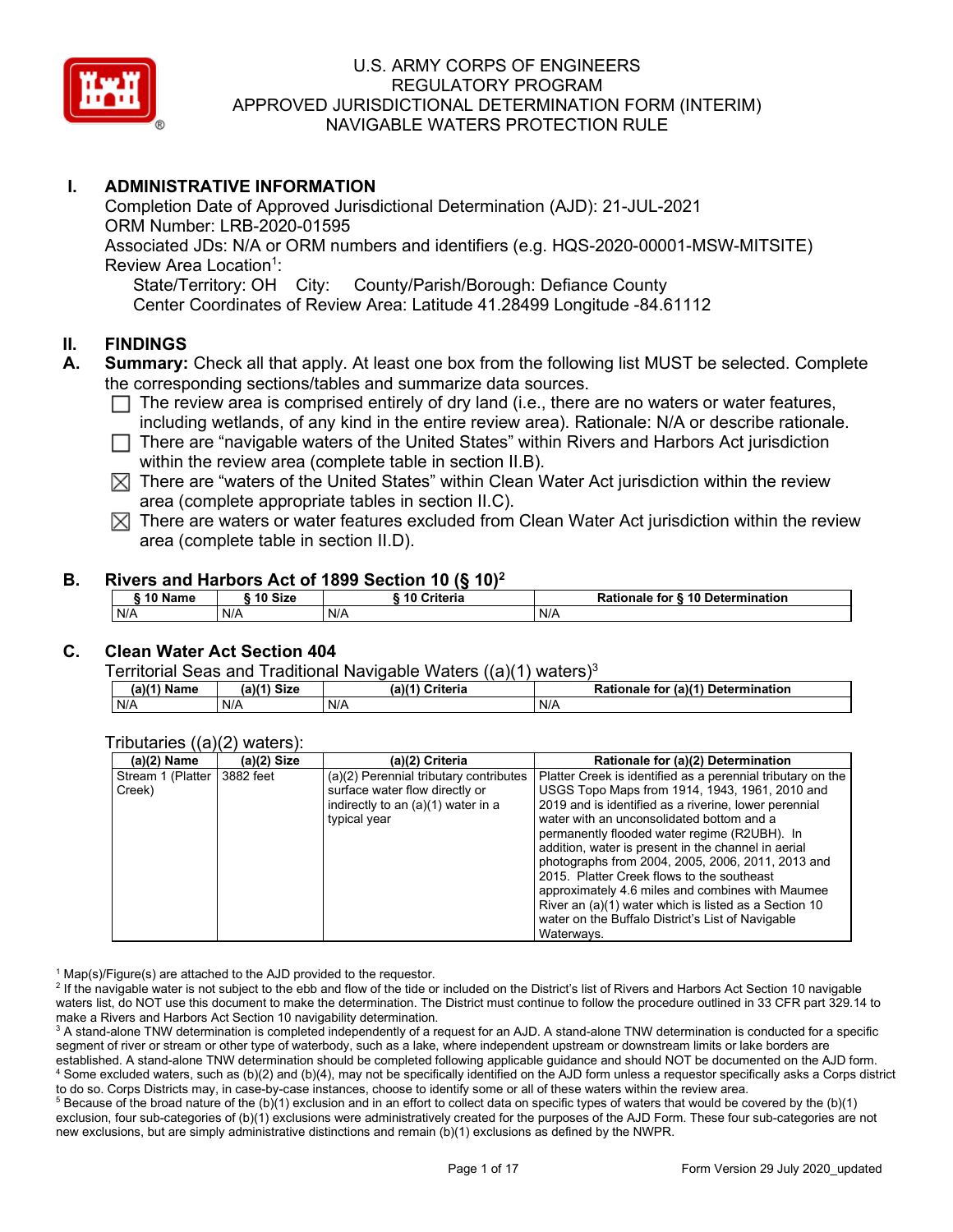

#### Lakes and ponds, and impoundments of jurisdictional waters ((a)(3) waters):

| $(a)(3)$ Name | <b>Size</b><br>(a)(3) | (a)(3)<br>Criteria | Rationale for (a)(3) Determination |
|---------------|-----------------------|--------------------|------------------------------------|
| N/A           | N/A                   | N/A                | N/A                                |

#### Adjacent wetlands ((a)(4) waters):

| (a)(4) Name | (a)(4) Size  | (a)(4) Criteria                           | Rationale for (a)(4) Determination                      |
|-------------|--------------|-------------------------------------------|---------------------------------------------------------|
| Wetland 3   | $0.04$ acres | $(a)(4)$ Wetland abuts an $(a)(1)-(a)(3)$ | Wetland 3 is in the bottom of the channelized Platter   |
|             |              | water                                     | Creek and above the stream channel at the ordinary      |
|             |              |                                           | high-water mark (OHWM). Drift-lines above the           |
|             |              |                                           | wetland indicate that water from Platter Creek          |
|             |              |                                           | inundates this wetland on a yearly basis. The Platter   |
|             |              |                                           | Creek channel is greater than 10 feet from the top of   |
|             |              |                                           | the bank. Platter Creek is an (a)(2) water.             |
| Wetland 4   | $0.04$ acres | $(a)(4)$ Wetland abuts an $(a)(1)-(a)(3)$ | Wetland 4 is I in the bottom of the channelized Platter |
|             |              | water                                     | Creek and above the stream channel at the ordinary      |
|             |              |                                           | high-water mark (OHWM). Drift-lines above the           |
|             |              |                                           | wetland indicate that water from Platter Creek          |
|             |              |                                           | inundates this wetland on a yearly basis. The Platter   |
|             |              |                                           | Creek channel is greater than 10 feet from the top of   |
|             |              |                                           | the bank. Platter Creek is an (a)(2) water.             |

## **D. Excluded Waters or Features**

Excluded waters  $((b)(1) - (b)(12))^4$ :

| <b>Exclusion Name</b> | <b>Exclusion Size</b> | Exclusion <sup>5</sup>                                                                                                                                                        | <b>Rationale for Exclusion Determination</b>                                                                                                                                                                                                                                                                                                                                                                                                                                                                                                                                                                                                                                                                                                |
|-----------------------|-----------------------|-------------------------------------------------------------------------------------------------------------------------------------------------------------------------------|---------------------------------------------------------------------------------------------------------------------------------------------------------------------------------------------------------------------------------------------------------------------------------------------------------------------------------------------------------------------------------------------------------------------------------------------------------------------------------------------------------------------------------------------------------------------------------------------------------------------------------------------------------------------------------------------------------------------------------------------|
| Stream 2              | 1563 feet             | $(b)(5)$ Ditch that is not an $(a)(1)$ or<br>(a)(2) water, and those portions of a<br>ditch constructed in an (a)(4) water<br>that do not satisfy the conditions of<br>(c)(1) | Stream 2 is an agricultural ditch that extends from<br>Upland Drainage Feature (UDF) 9 to Fountain Street<br>Road. The feature has a defined OHW, is straight and<br>channelized and is ephemeral. At the time of the site<br>visit the stream channel contained bean stubble from<br>the previous year's harvest. The feature is not a<br>captured stream and does not drain any other waters of<br>the United States. The nearest water is Stream 1<br>(Platter Creek) located approximately 1,100 feet to the<br>south and 1,800 feet to the west. Stream 2 is not a<br>navigable water (a)(1) or (a)(2) water. It is not an<br>impounded water $(A)(3)$ and does not contain the<br>necessary wetland criteria to be an $(A)(4)$ water. |
| Stream 3              | 1489 feet             | (b)(3) Ephemeral feature, including<br>an ephemeral stream, swale, gully,<br>rill, or pool                                                                                    | Stream 3 is a straight-line stream channel that extends<br>form UDF 12 north of Fountain Street Road. The<br>feature has a defined OHW, is straight and channelized<br>and is ephemeral. During the site visit the bottom of<br>the stream channel lacked flow, and contained bean<br>stubble from the previous year's harvest. The feature<br>appears as a natural tributary to Platter Creek on the<br>1960 USGS Map Sherwood, Ohio 1:24000 and is<br>reported to be a riverine, intermittent streambed with a<br>seasonally flooded water regime (R4SBC) on the NWI.<br>The stream did not contain water during the consultants<br>site visit on 2020 SEP 2 the APT indicates on this date                                               |

 $1$  Map(s)/Figure(s) are attached to the AJD provided to the requestor.

<sup>2</sup> If the navigable water is not subject to the ebb and flow of the tide or included on the District's list of Rivers and Harbors Act Section 10 navigable waters list, do NOT use this document to make the determination. The District must continue to follow the procedure outlined in 33 CFR part 329.14 to make a Rivers and Harbors Act Section 10 navigability determination.

<sup>3</sup> A stand-alone TNW determination is completed independently of a request for an AJD. A stand-alone TNW determination is conducted for a specific segment of river or stream or other type of waterbody, such as a lake, where independent upstream or downstream limits or lake borders are established. A stand-alone TNW determination should be completed following applicable guidance and should NOT be documented on the AJD form. <sup>4</sup> Some excluded waters, such as (b)(2) and (b)(4), may not be specifically identified on the AJD form unless a requestor specifically asks a Corps district to do so. Corps Districts may, in case-by-case instances, choose to identify some or all of these waters within the review area.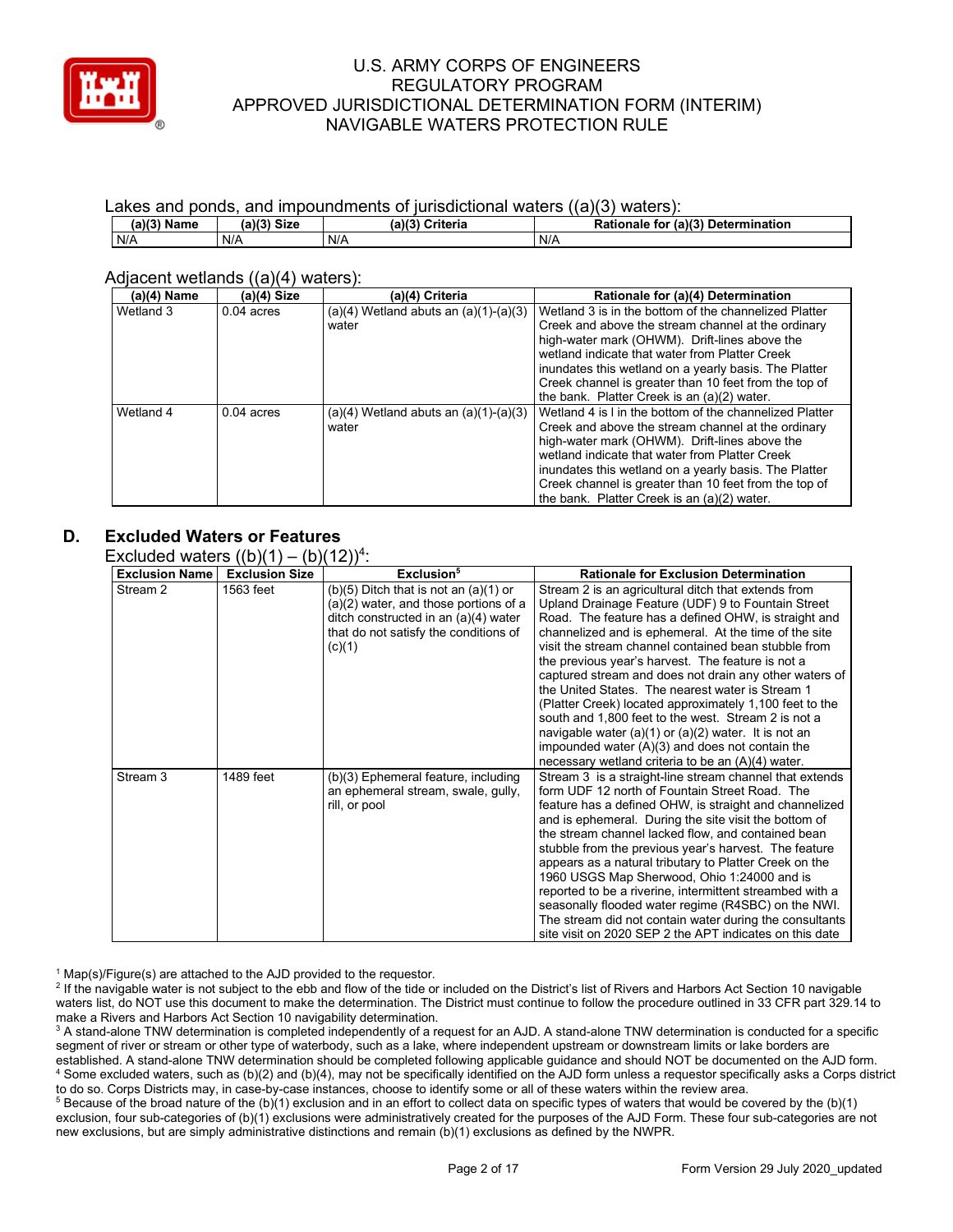

|           |            |                             | the conditions were normal during a period of moderate<br>drought in the dry season. During the Corps site visit<br>on 2021 MAY 21 the APT reports moderate drought<br>conditions during the wet season however the observed<br>rainfall was 4.665354 inches and the 70% is reported to<br>be 4.850394 inches. The APT report site conditions<br>were normal with 2.456693 inches of perception and a<br>reported 70% of 2.809449 inches. In addition, there is<br>no strong evidence of the channel containing water on<br>the reviewed aerial photographs. Stream 3 extends<br>south across the property stream and does not drain<br>any other waters of the United States. From the<br>southern property boundary Stream 3 extends<br>approximately 2,550 feet to Platter Creek.                 |
|-----------|------------|-----------------------------|------------------------------------------------------------------------------------------------------------------------------------------------------------------------------------------------------------------------------------------------------------------------------------------------------------------------------------------------------------------------------------------------------------------------------------------------------------------------------------------------------------------------------------------------------------------------------------------------------------------------------------------------------------------------------------------------------------------------------------------------------------------------------------------------------|
| Wetland 6 | 0.16 acres | (b)(1) Non-adjacent wetland | Wetland 6 is located along the eastern property<br>boundary and south of the railroad tracks. The wetland<br>extends east off the property into an existing wood lot.<br>There are no tributaries near this wetland or on the<br>adjacent property to the east and the wetland is not<br>located within the 100-year floodplain of an (a)(1) or<br>$(a)(2)$ water. The wetland is reported to be within the<br>Latty silty clay, till substrate, 0 to 1 percent slopes (Lc)<br>which has a flooding frequency rating reported to be<br>"none".                                                                                                                                                                                                                                                       |
|           |            |                             | The nearest (a)(2) water is Platter Creek which is<br>located approximately 5,000 feet to the south/south<br>west and 1.39 miles to the west. Wetland 6 is<br>separated by roads, agricultural fields, residential lots,<br>and wooded areas. A review of the USGS map and<br>aerial photographs do not indicate the presence of any<br>other potential (a)(1), (2), or (3) waters near Wetland 6.                                                                                                                                                                                                                                                                                                                                                                                                   |
|           |            |                             | Wetland 6 is not an:<br>$(a)(1)$ Assessment: The wetland is not an $(a)(1)$<br>traditional navigable water or a water subject to the ebb<br>and flow of the tide. The wetland is not on the Buffalo<br>District Section 10 list, has not been determined by a<br>Federal Court to be navigable under Federal law, and<br>does not meet the legal definition of navigable-in-fact.<br>The wetland has not been used, is not currently being<br>used, and is not susceptible of being used (with or<br>without reasonable improvements), as a highway for<br>commerce over which trade and travel are, or may be<br>conducted in the customary modes of trade and travel<br>on water. The wetland does not support navigation of<br>any sort and is hundreds of miles from the nearest tidal<br>water. |
|           |            |                             | (a)(2) Assessment: The wetland is not a naturally<br>occurring surface water channel, or a constructed or<br>excavated channel used to convey water and therefore,                                                                                                                                                                                                                                                                                                                                                                                                                                                                                                                                                                                                                                   |

 $1$  Map(s)/Figure(s) are attached to the AJD provided to the requestor.

<sup>2</sup> If the navigable water is not subject to the ebb and flow of the tide or included on the District's list of Rivers and Harbors Act Section 10 navigable waters list, do NOT use this document to make the determination. The District must continue to follow the procedure outlined in 33 CFR part 329.14 to make a Rivers and Harbors Act Section 10 navigability determination.

<sup>3</sup> A stand-alone TNW determination is completed independently of a request for an AJD. A stand-alone TNW determination is conducted for a specific segment of river or stream or other type of waterbody, such as a lake, where independent upstream or downstream limits or lake borders are established. A stand-alone TNW determination should be completed following applicable guidance and should NOT be documented on the AJD form. <sup>4</sup> Some excluded waters, such as (b)(2) and (b)(4), may not be specifically identified on the AJD form unless a requestor specifically asks a Corps district to do so. Corps Districts may, in case-by-case instances, choose to identify some or all of these waters within the review area.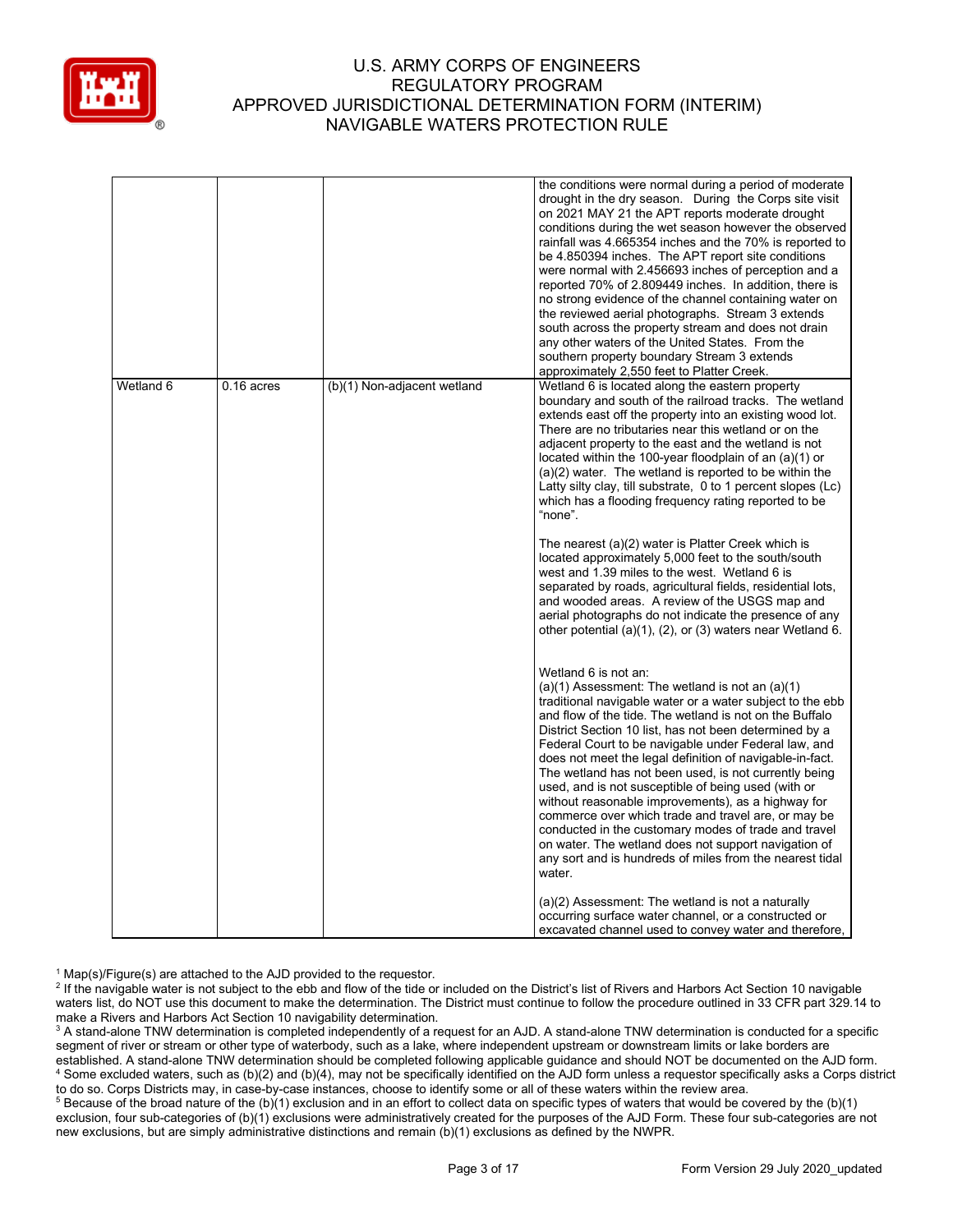

|            |              |                             | is not an $(a)(2)$ water.                                                                                                                                                                                                                                                                                                                                                                                                                                                                                                                                                                                                                                                                                                                                                                                                                                                                                                                                                                                                                                                                                                                                                                                                                                                                                                  |
|------------|--------------|-----------------------------|----------------------------------------------------------------------------------------------------------------------------------------------------------------------------------------------------------------------------------------------------------------------------------------------------------------------------------------------------------------------------------------------------------------------------------------------------------------------------------------------------------------------------------------------------------------------------------------------------------------------------------------------------------------------------------------------------------------------------------------------------------------------------------------------------------------------------------------------------------------------------------------------------------------------------------------------------------------------------------------------------------------------------------------------------------------------------------------------------------------------------------------------------------------------------------------------------------------------------------------------------------------------------------------------------------------------------|
|            |              |                             | (a)(3) Assessment: The wetland does not meet the<br>definition of an (a)(3) water as it is not a lake, pond, or<br>impoundment of a jurisdictional water. The wetland is<br>not a standing body of open water. Mapping resources<br>do not indicate that a water of the U.S. previously<br>existed in this location.                                                                                                                                                                                                                                                                                                                                                                                                                                                                                                                                                                                                                                                                                                                                                                                                                                                                                                                                                                                                       |
|            |              |                             | (a)(4) Assessment: The subject wetland has been<br>determined to not be "adjacent" to a paragraph (a)(1),<br>(2), or (3) water. Each adjacency criteria is assessed<br>below:<br>·(i) The wetland does not abut/touch a water identified<br>in paragraph (a)(1), (2), or (3) at any point or any side.<br>The wetland is surrounded by upland on all sides as<br>verified by the Corps in the field during the May, 2021<br>site visit. The nearest potential $(a)(1)$ , $(2)$ , or $(3)$ water<br>is Platters Creek, (See Section IIIC)<br>•(ii) The wetland is not inundated by flooding from a<br>water identified in paragraph $(a)(1)$ , $(2)$ , or $(3)$ in a<br>typical year. The wetland is located within FEMA Flood<br>Zone X (area of minimal flood hazard, usually depicted<br>on FIRMs as above the 500-year flood level).<br>·(iii) The wetland is not physically separated from a<br>water identified in paragraph (a)(1), (2), or (3) only by a<br>natural berm, bank, dune, or similar natural feature.<br>•(iv) The wetland is not physically separated from a<br>water identified in paragraph $(a)(1)$ , $(2)$ , or $(3)$ only by<br>an artificial dike, barrier, or similar artificial structure<br>The wetland is not part of a larger wetland divided by a<br>road or similar artificial structure. |
| Wetland 10 | $0.01$ acres | (b)(1) Non-adjacent wetland | Wetland 10 is located along the northern end of a<br>woodlot located in the southeast corner of the property.<br>The entire boundary of this wetland was walked and<br>there are no streams or tributaries connecting this<br>wetland to any other water. Stream 3 is located<br>approximately 580 feet to the east and Platter Creek an<br>$(a)(2)$ waters is located approximately 1,400 feet to the<br>southeast. The wetland is not located within the 100-<br>year floodplain of an $(a)(1)$ or $(a)(2)$ water. The wetland<br>is reported to be consist of the Lc soil which has a<br>flooding frequency rating reported to be "none".<br>The nearest (a)(2) water is Platter Creek which is<br>located approximately 1,400 feet to the southeast.<br>Wetland 10 is separated by agricultural fields, wooded<br>fence rows and wooded areas A review of the USGS<br>map and aerial photographs do not indicate the<br>presence of any other potential $(a)(1)$ , $(2)$ , or $(3)$ waters<br>near Wetland 6.                                                                                                                                                                                                                                                                                                          |

 $1$  Map(s)/Figure(s) are attached to the AJD provided to the requestor.

<sup>2</sup> If the navigable water is not subject to the ebb and flow of the tide or included on the District's list of Rivers and Harbors Act Section 10 navigable waters list, do NOT use this document to make the determination. The District must continue to follow the procedure outlined in 33 CFR part 329.14 to make a Rivers and Harbors Act Section 10 navigability determination.

<sup>3</sup> A stand-alone TNW determination is completed independently of a request for an AJD. A stand-alone TNW determination is conducted for a specific segment of river or stream or other type of waterbody, such as a lake, where independent upstream or downstream limits or lake borders are established. A stand-alone TNW determination should be completed following applicable guidance and should NOT be documented on the AJD form. <sup>4</sup> Some excluded waters, such as (b)(2) and (b)(4), may not be specifically identified on the AJD form unless a requestor specifically asks a Corps district to do so. Corps Districts may, in case-by-case instances, choose to identify some or all of these waters within the review area.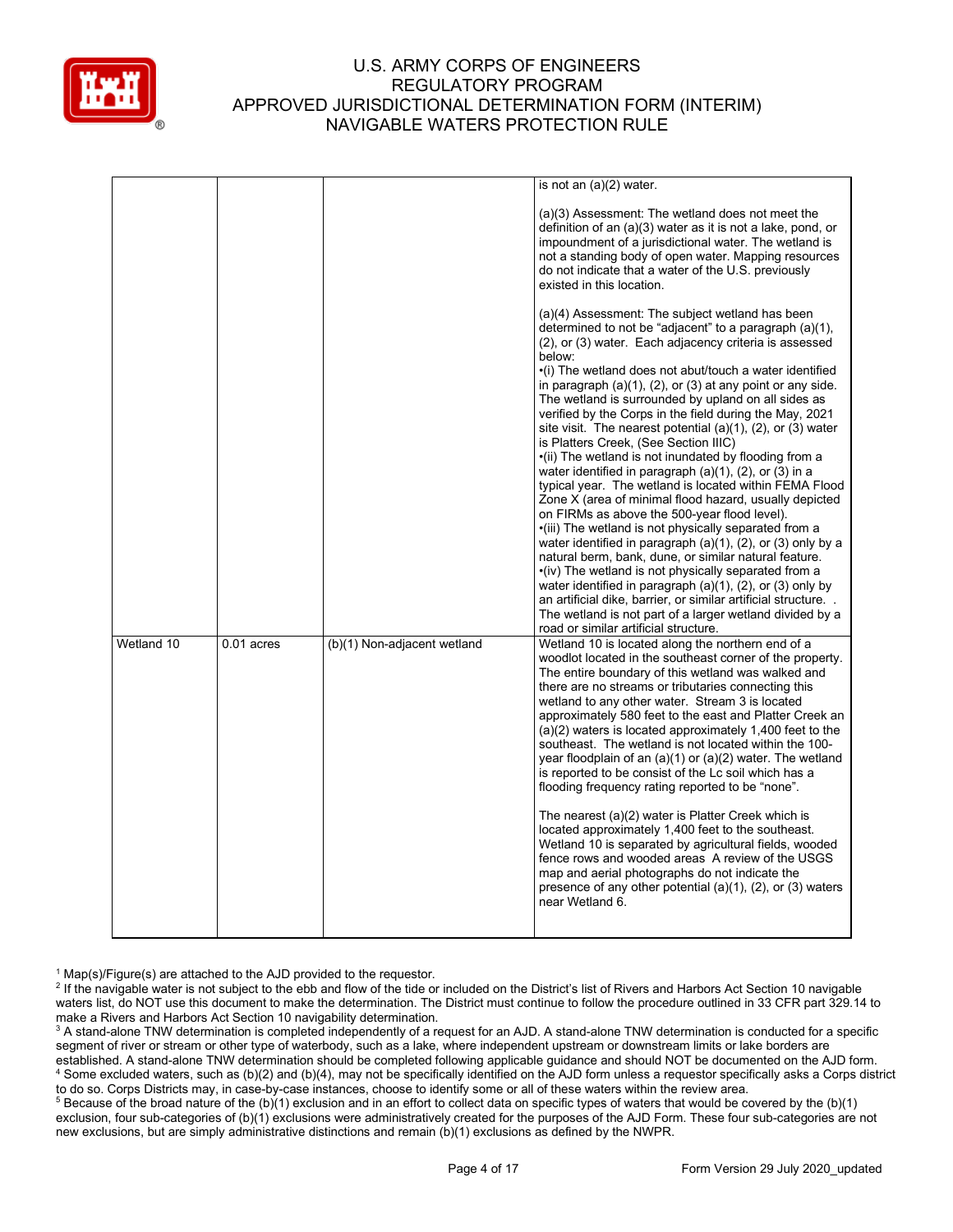

|            |              |                             | Wetland 6 is not an:<br>$(a)(1)$ Assessment: The wetland is not an $(a)(1)$<br>traditional navigable water or a water subject to the ebb<br>and flow of the tide. The wetland is not on the Buffalo<br>District Section 10 list, has not been determined by a<br>Federal Court to be navigable under Federal law, and<br>does not meet the legal definition of navigable-in-fact.<br>The wetland has not been used, is not currently being<br>used, and is not susceptible of being used (with or<br>without reasonable improvements), as a highway for<br>commerce over which trade and travel are, or may be<br>conducted in the customary modes of trade and travel<br>on water. The wetland does not support navigation of<br>any sort and is hundreds of miles from the nearest tidal<br>water.                                                                                                                                                                                                                                                                                                                                                                                                                                                                                                                              |
|------------|--------------|-----------------------------|-----------------------------------------------------------------------------------------------------------------------------------------------------------------------------------------------------------------------------------------------------------------------------------------------------------------------------------------------------------------------------------------------------------------------------------------------------------------------------------------------------------------------------------------------------------------------------------------------------------------------------------------------------------------------------------------------------------------------------------------------------------------------------------------------------------------------------------------------------------------------------------------------------------------------------------------------------------------------------------------------------------------------------------------------------------------------------------------------------------------------------------------------------------------------------------------------------------------------------------------------------------------------------------------------------------------------------------|
|            |              |                             | (a)(2) Assessment: The wetland is not a naturally<br>occurring surface water channel, or a constructed or<br>excavated channel used to convey water and therefore,<br>is not an $(a)(2)$ water.                                                                                                                                                                                                                                                                                                                                                                                                                                                                                                                                                                                                                                                                                                                                                                                                                                                                                                                                                                                                                                                                                                                                   |
|            |              |                             | (a)(3) Assessment: The wetland does not meet the<br>definition of an (a)(3) water as it is not a lake, pond, or<br>impoundment of a jurisdictional water. The wetland is<br>not a standing body of open water. Mapping resources<br>do not indicate that a water of the U.S. previously<br>existed in this location.                                                                                                                                                                                                                                                                                                                                                                                                                                                                                                                                                                                                                                                                                                                                                                                                                                                                                                                                                                                                              |
|            |              |                             | (a)(4) Assessment: The subject wetland has been<br>determined to not be "adjacent" to a paragraph (a)(1),<br>(2), or (3) water. Each adjacency criteria is assessed<br>below:<br>•(i) The wetland does not abut/touch a water identified<br>in paragraph $(a)(1)$ , $(2)$ , or $(3)$ at any point or any side.<br>The wetland is surrounded by upland on all sides as<br>verified by the Corps in the field during the May 2021<br>site visit. The nearest potential $(a)(1)$ , $(2)$ , or $(3)$ water<br>is Platters Creek, (See Section IIIC)<br>•(ii) The wetland is not inundated by flooding from a<br>water identified in paragraph (a)(1), (2), or (3) in a<br>typical year. The wetland is located within FEMA Flood<br>Zone X (area of minimal flood hazard, usually depicted<br>on FIRMs as above the 500-year flood level).<br>•(iii) The wetland is not physically separated from a<br>water identified in paragraph $(a)(1)$ , $(2)$ , or $(3)$ only by a<br>natural berm, bank, dune, or similar natural feature.<br>•(iv) The wetland is not physically separated from a<br>water identified in paragraph $(a)(1)$ , $(2)$ , or $(3)$ only by<br>an artificial dike, barrier, or similar artificial structure<br>The wetland is not part of a larger wetland divided by a<br>road or similar artificial structure. |
| Wetland 14 | $0.49$ acres | (b)(1) Non-adjacent wetland | Wetland 14 is located along the southern portion of a<br>woodlot located in the southeast corner of the property.                                                                                                                                                                                                                                                                                                                                                                                                                                                                                                                                                                                                                                                                                                                                                                                                                                                                                                                                                                                                                                                                                                                                                                                                                 |

 $1$  Map(s)/Figure(s) are attached to the AJD provided to the requestor.

<sup>&</sup>lt;sup>2</sup> If the navigable water is not subject to the ebb and flow of the tide or included on the District's list of Rivers and Harbors Act Section 10 navigable waters list, do NOT use this document to make the determination. The District must continue to follow the procedure outlined in 33 CFR part 329.14 to make a Rivers and Harbors Act Section 10 navigability determination.

<sup>&</sup>lt;sup>3</sup> A stand-alone TNW determination is completed independently of a request for an AJD. A stand-alone TNW determination is conducted for a specific segment of river or stream or other type of waterbody, such as a lake, where independent upstream or downstream limits or lake borders are established. A stand-alone TNW determination should be completed following applicable guidance and should NOT be documented on the AJD form. <sup>4</sup> Some excluded waters, such as (b)(2) and (b)(4), may not be specifically identified on the AJD form unless a requestor specifically asks a Corps district to do so. Corps Districts may, in case-by-case instances, choose to identify some or all of these waters within the review area.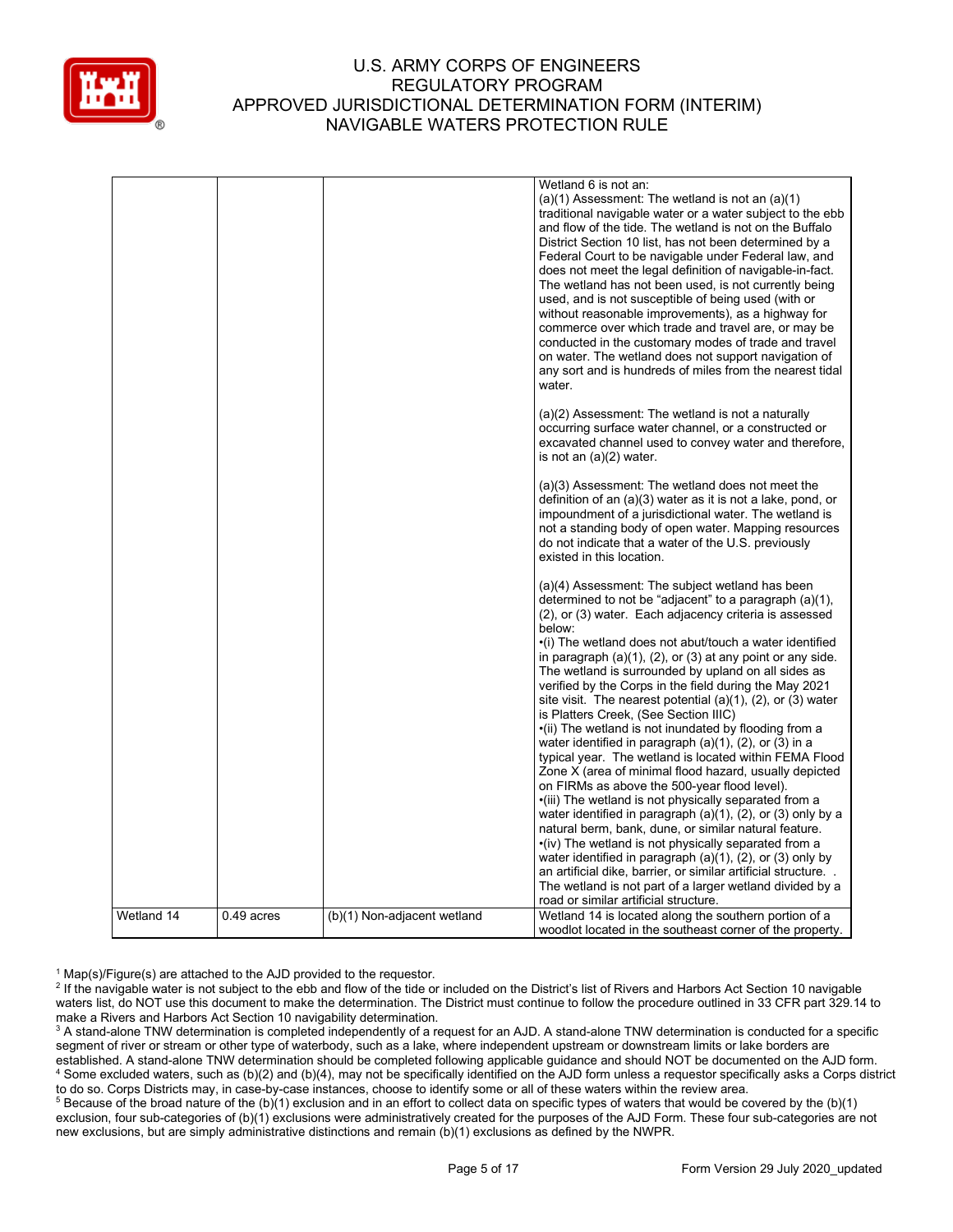

|  | The entire boundary of this wetland was walked and<br>there are no streams or tributaries connecting this<br>wetland to any other water. Stream 3 is located<br>approximately 760 feet to the east and Platter Creek an<br>$(a)(2)$ waters is located approximately 1,300 feet to the<br>south. The wetland is not located within the 100-year<br>floodplain of an $(a)(1)$ or $(a)(2)$ water. The wetland is<br>reported to be within the Fulton loam, 0 to 3 percent<br>slopes (FsA) which has a flooding frequency rating<br>reported to be "none".                                                                                                                                                                                                                                                |
|--|-------------------------------------------------------------------------------------------------------------------------------------------------------------------------------------------------------------------------------------------------------------------------------------------------------------------------------------------------------------------------------------------------------------------------------------------------------------------------------------------------------------------------------------------------------------------------------------------------------------------------------------------------------------------------------------------------------------------------------------------------------------------------------------------------------|
|  | The nearest (a)(2) water is Platter Creek which is<br>located approximately 760 feet to the southeast.<br>Wetland 14 is separated by agricultural fields, wooded<br>fence rows and wooded areas A review of the USGS<br>map and aerial photographs do not indicate the<br>presence of any other potential $(a)(1)$ , $(2)$ , or $(3)$ waters<br>near Wetland 10.                                                                                                                                                                                                                                                                                                                                                                                                                                      |
|  | Wetland 14 is not an:<br>$(a)(1)$ Assessment: The wetland is not an $(a)(1)$<br>traditional navigable water or a water subject to the ebb<br>and flow of the tide. The wetland is not on the Buffalo<br>District Section 10 list, has not been determined by a<br>Federal Court to be navigable under Federal law, and<br>does not meet the legal definition of navigable-in-fact.<br>The wetland has not been used, is not currently being<br>used, and is not susceptible of being used (with or<br>without reasonable improvements), as a highway for<br>commerce over which trade and travel are, or may be<br>conducted in the customary modes of trade and travel<br>on water. The wetland does not support navigation of<br>any sort and is hundreds of miles from the nearest tidal<br>water. |
|  | (a)(2) Assessment: The wetland is not a naturally<br>occurring surface water channel, or a constructed or<br>excavated channel used to convey water and therefore,<br>is not an $(a)(2)$ water.                                                                                                                                                                                                                                                                                                                                                                                                                                                                                                                                                                                                       |
|  | (a)(3) Assessment: The wetland does not meet the<br>definition of an $(a)(3)$ water as it is not a lake, pond, or<br>impoundment of a jurisdictional water. The wetland is<br>not a standing body of open water. Mapping resources<br>do not indicate that a water of the U.S. previously<br>existed in this location.                                                                                                                                                                                                                                                                                                                                                                                                                                                                                |
|  | (a)(4) Assessment: The subject wetland has been<br>determined to not be "adjacent" to a paragraph (a)(1),<br>(2), or (3) water. Each adjacency criteria is assessed<br>below:<br>$\cdot$ (i) The wetland does not abut/touch a water identified<br>in paragraph $(a)(1)$ , $(2)$ , or $(3)$ at any point or any side.                                                                                                                                                                                                                                                                                                                                                                                                                                                                                 |

 $1$  Map(s)/Figure(s) are attached to the AJD provided to the requestor.

<sup>2</sup> If the navigable water is not subject to the ebb and flow of the tide or included on the District's list of Rivers and Harbors Act Section 10 navigable waters list, do NOT use this document to make the determination. The District must continue to follow the procedure outlined in 33 CFR part 329.14 to make a Rivers and Harbors Act Section 10 navigability determination.

<sup>3</sup> A stand-alone TNW determination is completed independently of a request for an AJD. A stand-alone TNW determination is conducted for a specific segment of river or stream or other type of waterbody, such as a lake, where independent upstream or downstream limits or lake borders are established. A stand-alone TNW determination should be completed following applicable guidance and should NOT be documented on the AJD form. <sup>4</sup> Some excluded waters, such as (b)(2) and (b)(4), may not be specifically identified on the AJD form unless a requestor specifically asks a Corps district to do so. Corps Districts may, in case-by-case instances, choose to identify some or all of these waters within the review area.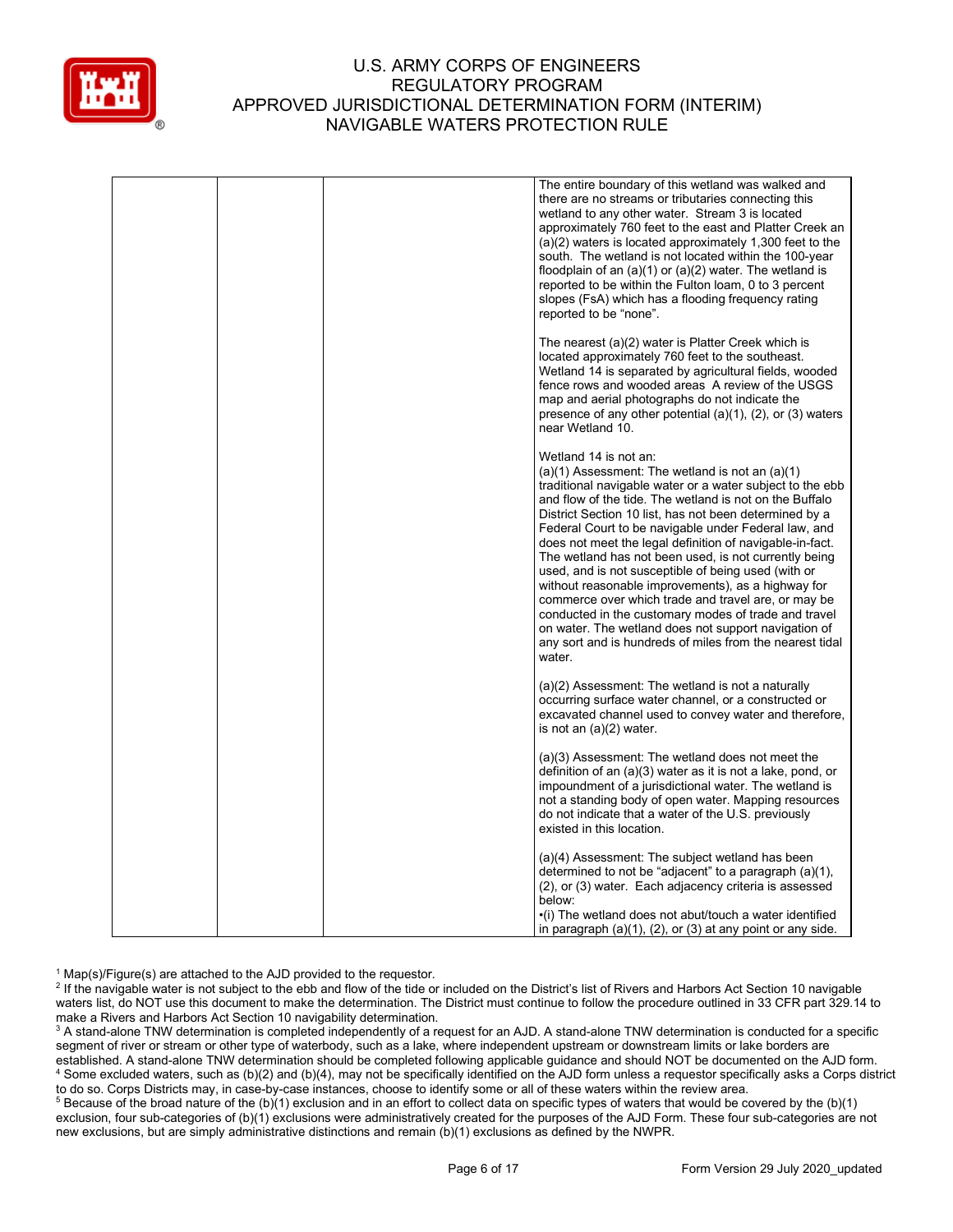

|                    |           |                                                                                                                                                                                 | The wetland is surrounded by upland on all sides as<br>verified by the Corps in the field during the May, 2021<br>site visit. The nearest potential $(a)(1)$ , $(2)$ , or $(3)$ water<br>is Platters Creek, (See Section IIIC)<br>•(ii) The wetland is not inundated by flooding from a<br>water identified in paragraph $(a)(1)$ , $(2)$ , or $(3)$ in a<br>typical year. The wetland is located within FEMA Flood<br>Zone X (area of minimal flood hazard, usually depicted<br>on FIRMs as above the 500-year flood level).<br>•(iii) The wetland is not physically separated from a<br>water identified in paragraph $(a)(1)$ , $(2)$ , or $(3)$ only by a<br>natural berm, bank, dune, or similar natural feature.<br>•(iv) The wetland is not physically separated from a<br>water identified in paragraph $(a)(1)$ , $(2)$ , or $(3)$ only by<br>an artificial dike, barrier, or similar artificial structure<br>The wetland is not part of a larger wetland divided by a<br>road or similar artificial structure. |
|--------------------|-----------|---------------------------------------------------------------------------------------------------------------------------------------------------------------------------------|--------------------------------------------------------------------------------------------------------------------------------------------------------------------------------------------------------------------------------------------------------------------------------------------------------------------------------------------------------------------------------------------------------------------------------------------------------------------------------------------------------------------------------------------------------------------------------------------------------------------------------------------------------------------------------------------------------------------------------------------------------------------------------------------------------------------------------------------------------------------------------------------------------------------------------------------------------------------------------------------------------------------------|
| Ditch 1            | 136 feet  | $(b)(5)$ Ditch that is not an $(a)(1)$ or<br>$(a)(2)$ water, and those portions of a<br>ditch constructed in an (a)(4) water<br>that do not satisfy the conditions of<br>(c)(1) | Ditch 1 is part of UDF 7 that contains an OHW and<br>dominated by wetland vegetation. The feature is man-<br>made, roadside drainage feature along the east side of<br>Williams Center Cecil Road. Platter Creek an (a)(2)<br>water is located approximately 4,500 feet to the west.<br>There was no evidenced in the reviewed historical<br>mapping or aerials that indicated this feature is a<br>relocated tributary, that it was constructed within a<br>tributary or a wetland.                                                                                                                                                                                                                                                                                                                                                                                                                                                                                                                                     |
| Ditch 2            | 2617 feet | $(b)(5)$ Ditch that is not an $(a)(1)$ or<br>(a)(2) water, and those portions of a<br>ditch constructed in an (a)(4) water<br>that do not satisfy the conditions of<br>(c)(1)   | Ditch 2 located along the north side of railroad tracks,<br>east of Williams Center Cecil Road that contains an<br>OHW and areas dominated by wetland vegetation. The<br>feature is man-made, and does not appear to contain a<br>connection to any $(a)(1)$ or $(a)(2)$ waters. Platter Creek<br>an $(a)(2)$ water is located approximately 4,500 feet to<br>the west. There was no evidenced in the reviewed<br>historical mapping or aerials that indicated this feature<br>is a relocated tributary, that it was constructed within a<br>tributary or a wetland.                                                                                                                                                                                                                                                                                                                                                                                                                                                     |
| Ditch <sub>3</sub> | 67 feet   | $(b)(5)$ Ditch that is not an $(a)(1)$ or<br>(a)(2) water, and those portions of a<br>ditch constructed in an (a)(4) water<br>that do not satisfy the conditions of<br>(c)(1)   | Ditch 3 is in the northwest corner of the property and<br>extends northwest to a drainage ditch outside the<br>property boundaries that is located along the south side<br>of railroad tracks. The area contains an OHW and<br>wetland vegetation. The feature is man-made, and<br>does not appear to contain a direct connection to any<br>$(a)(1)$ or $(a)(2)$ waters. Platter Creek an $(a)(2)$ water is<br>located approximately 100 feet to the west. There was<br>no evidenced in the reviewed historical mapping or<br>aerials that indicated this feature is a relocated<br>tributary, that it was constructed within a tributary or a<br>wetland.                                                                                                                                                                                                                                                                                                                                                               |
| Ditch 4            | 312 feet  | $(b)(5)$ Ditch that is not an $(a)(1)$ or<br>$(a)(2)$ water, and those portions of a<br>ditch constructed in an (a)(4) water<br>that do not satisfy the conditions of<br>(c)(1) | Ditch 4 is located along the south side of railroad<br>tracks, east of Williams Center Cecil Road that contains<br>an OHW and areas dominated by wetland vegetation.<br>The feature is man-made, and does not appear to<br>contain a connection to any $(a)(1)$ or $(a)(2)$ waters.                                                                                                                                                                                                                                                                                                                                                                                                                                                                                                                                                                                                                                                                                                                                      |

 $1$  Map(s)/Figure(s) are attached to the AJD provided to the requestor.

<sup>2</sup> If the navigable water is not subject to the ebb and flow of the tide or included on the District's list of Rivers and Harbors Act Section 10 navigable waters list, do NOT use this document to make the determination. The District must continue to follow the procedure outlined in 33 CFR part 329.14 to make a Rivers and Harbors Act Section 10 navigability determination.

<sup>3</sup> A stand-alone TNW determination is completed independently of a request for an AJD. A stand-alone TNW determination is conducted for a specific segment of river or stream or other type of waterbody, such as a lake, where independent upstream or downstream limits or lake borders are established. A stand-alone TNW determination should be completed following applicable guidance and should NOT be documented on the AJD form. <sup>4</sup> Some excluded waters, such as (b)(2) and (b)(4), may not be specifically identified on the AJD form unless a requestor specifically asks a Corps district to do so. Corps Districts may, in case-by-case instances, choose to identify some or all of these waters within the review area.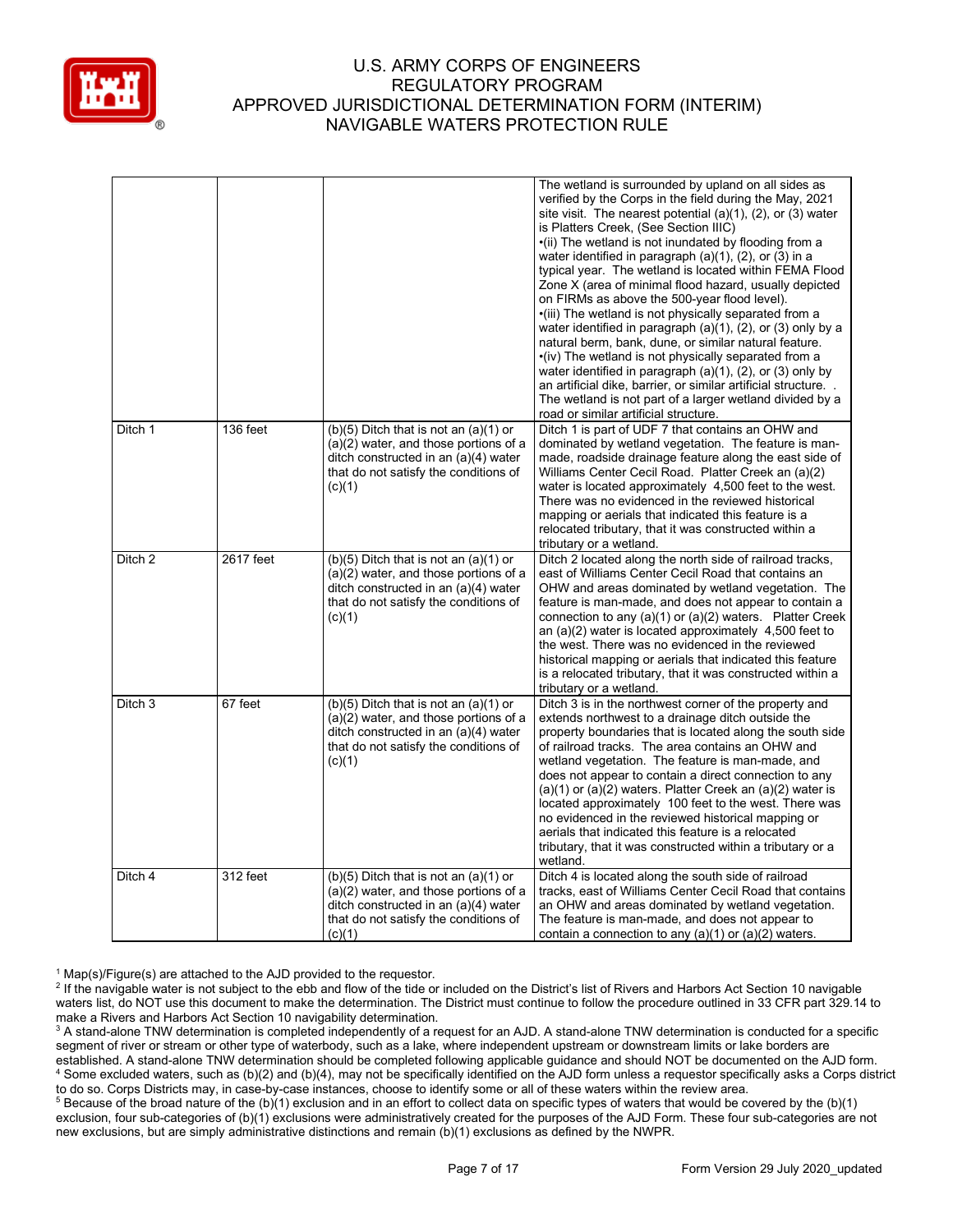

| Ditch 5                                        | 64 feet   | $(b)(5)$ Ditch that is not an $(a)(1)$ or                                                                                                                                       | Platter Creek an (a)(2) water is located approximately<br>1.1 miles, to the west. There was no evidenced in the<br>reviewed historical mapping or aerials that indicated<br>this feature is a relocated tributary, that it was<br>constructed within a tributary or a wetland.<br>Ditch 5 is located along the south side of railroad                                                                                                                                                                                                                                                                                                                                                                                                                                                                   |
|------------------------------------------------|-----------|---------------------------------------------------------------------------------------------------------------------------------------------------------------------------------|---------------------------------------------------------------------------------------------------------------------------------------------------------------------------------------------------------------------------------------------------------------------------------------------------------------------------------------------------------------------------------------------------------------------------------------------------------------------------------------------------------------------------------------------------------------------------------------------------------------------------------------------------------------------------------------------------------------------------------------------------------------------------------------------------------|
|                                                |           | (a)(2) water, and those portions of a<br>ditch constructed in an (a)(4) water<br>that do not satisfy the conditions of<br>(c)(1)                                                | tracks, east of Williams Center Cecil Road that contains<br>an OHW and areas dominated by wetland vegetation.<br>The feature is man-made, and does not appear to<br>contain a connection to any $(a)(1)$ or $(a)(2)$ waters.<br>Platter Creek an (a)(2) water is located approximately<br>1.3 miles, to the west. There was no evidenced in the<br>reviewed historical mapping or aerials that indicated<br>this feature is a relocated tributary, that it was<br>constructed within a tributary or a wetland.                                                                                                                                                                                                                                                                                          |
| Ditch 6                                        | 40 feet   | $(b)(5)$ Ditch that is not an $(a)(1)$ or<br>(a)(2) water, and those portions of a<br>ditch constructed in an (a)(4) water<br>that do not satisfy the conditions of<br>(c)(1)   | Ditch 6 located along the south side Fountain Street<br>Road that contains an OHW and wetland vegetation.<br>The feature is man-made, and does not appear to<br>contain a connection to any $(a)(1)$ or $(a)(2)$ waters.<br>Platter Creek an (a)(2) water is located approximately<br>2,000 feet to the south. There was no evidenced in the<br>reviewed historical mapping or aerials that indicated<br>this feature is a relocated tributary, that it was<br>constructed within a tributary or a wetland.                                                                                                                                                                                                                                                                                             |
| Ditch 7                                        | 59 feet   | $(b)(5)$ Ditch that is not an $(a)(1)$ or<br>(a)(2) water, and those portions of a<br>ditch constructed in an (a)(4) water<br>that do not satisfy the conditions of<br>(c)(1)   | Ditch 7 located in the southeast corner of the parcel.<br>The feature is man-made, contains and OHW but does<br>not appear to contain a connection to any (a)(1) or<br>(a)(2) waters. Platter Creek an (a)(2) water is located<br>approximately 2,000 feet to the south. There was no<br>evidenced in the reviewed historical mapping or aerials<br>that indicated this feature is a relocated tributary, that it<br>was constructed within a tributary or a wetland.                                                                                                                                                                                                                                                                                                                                   |
| <b>Upland Drainage</b><br>Feature 1 (UDF<br>1) | 1926 feet | $(b)(5)$ Ditch that is not an $(a)(1)$ or<br>(a)(2) water, and those portions of a<br>ditch constructed in an (a)(4) water<br>that do not satisfy the conditions of<br>(c)(1)   | UDF 1 is a roadside ditch that lacks an OHW and is<br>dominated by upland vegetation. The feature is man-<br>made, roadside drainage feature along the south side<br>of State Highway 18. Platter Creek an (a)(2) water is<br>located approximately 1.25 miles to the southwest. An<br>Unnamed Tributary (UNT) to Sulphur Creek that is<br>reported to be an intermittent tributary on the NWI map<br>is located approximately 1,250 feet to the north. This<br>feature reported consists of the Lc soil type which has a<br>hydric rating of 87 and a flooding frequency rating<br>reported to be "none". There was no evidenced in the<br>reviewed historical mapping or aerials that indicated<br>this feature is a relocated tributary, that it was<br>constructed within a tributary or a wetland. |
| UDF <sub>2</sub>                               | 387 feet  | $(b)(5)$ Ditch that is not an $(a)(1)$ or<br>$(a)(2)$ water, and those portions of a<br>ditch constructed in an (a)(4) water<br>that do not satisfy the conditions of<br>(c)(1) | UDF 2 is a roadside ditch that lacks an OHW and is<br>dominated by upland vegetation. The feature is man-<br>made, roadside drainage feature along the south side<br>of State Highway (SH) 18. Platter Creek an (a)(2)<br>water is located approximately 1.2 miles to the<br>southwest. A UNT to Sulphur Creek that is reported to<br>be an intermittent tributary on the NWI map is located                                                                                                                                                                                                                                                                                                                                                                                                            |

 $1$  Map(s)/Figure(s) are attached to the AJD provided to the requestor.

<sup>2</sup> If the navigable water is not subject to the ebb and flow of the tide or included on the District's list of Rivers and Harbors Act Section 10 navigable waters list, do NOT use this document to make the determination. The District must continue to follow the procedure outlined in 33 CFR part 329.14 to make a Rivers and Harbors Act Section 10 navigability determination.

<sup>3</sup> A stand-alone TNW determination is completed independently of a request for an AJD. A stand-alone TNW determination is conducted for a specific segment of river or stream or other type of waterbody, such as a lake, where independent upstream or downstream limits or lake borders are established. A stand-alone TNW determination should be completed following applicable guidance and should NOT be documented on the AJD form. <sup>4</sup> Some excluded waters, such as (b)(2) and (b)(4), may not be specifically identified on the AJD form unless a requestor specifically asks a Corps district to do so. Corps Districts may, in case-by-case instances, choose to identify some or all of these waters within the review area.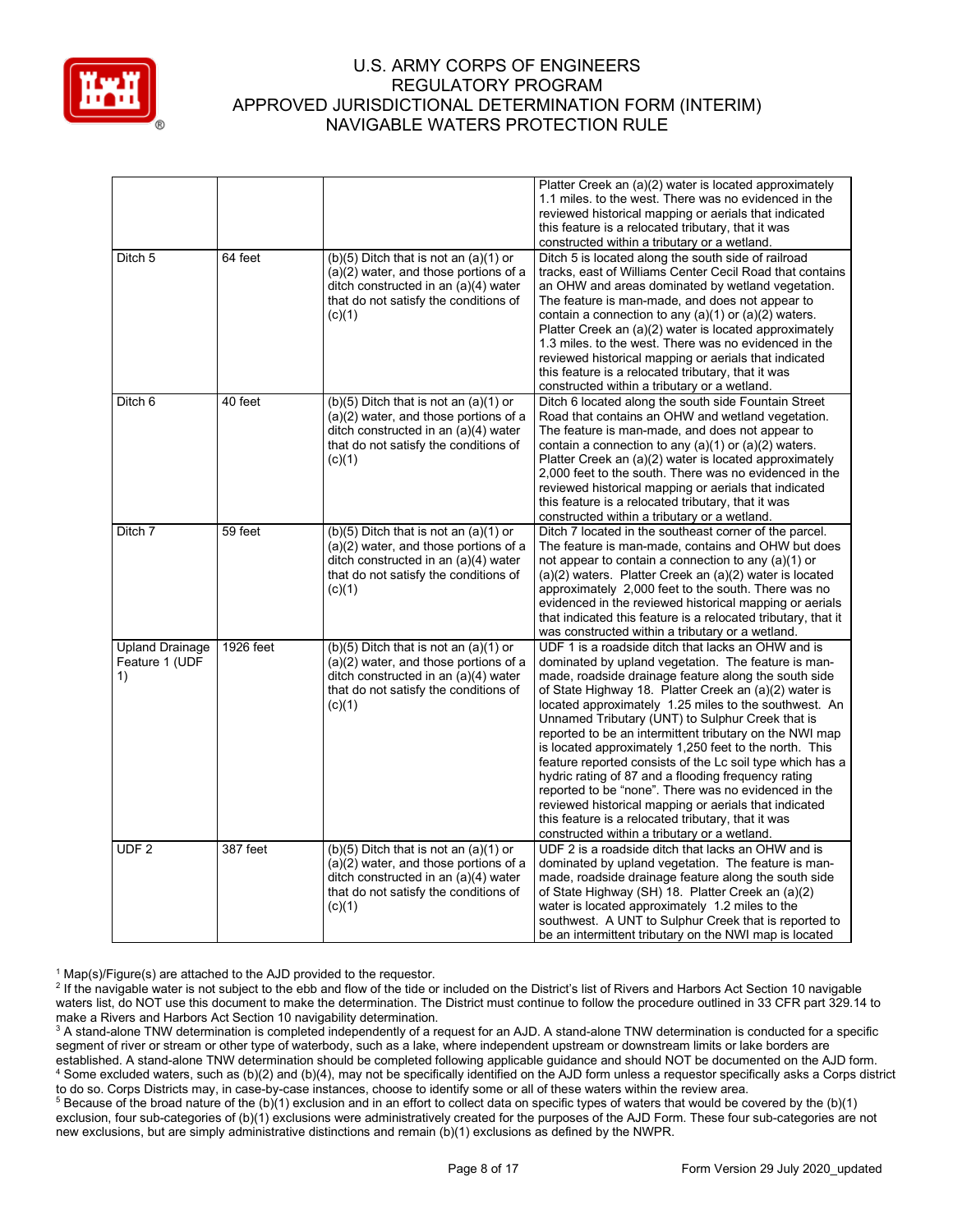

|                  |           |                                                                                                                                                                                 | approximately 1,250 feet to the north. This feature<br>reported consists of the Hoytville silty clay loam, 0 to 1<br>percent slopes (HcA) which has a has a hydric rating of<br>90 flooding frequency rating reported to be "none".<br>There was no evidenced in the reviewed historical<br>mapping or aerials that indicated this feature is a<br>relocated tributary, that it was constructed within a<br>tributary or a wetland.                                                                                                                                                                                                                                                                                                                                                                                                                                                            |
|------------------|-----------|---------------------------------------------------------------------------------------------------------------------------------------------------------------------------------|------------------------------------------------------------------------------------------------------------------------------------------------------------------------------------------------------------------------------------------------------------------------------------------------------------------------------------------------------------------------------------------------------------------------------------------------------------------------------------------------------------------------------------------------------------------------------------------------------------------------------------------------------------------------------------------------------------------------------------------------------------------------------------------------------------------------------------------------------------------------------------------------|
| UDF <sub>3</sub> | 939 feet  | $(b)(5)$ Ditch that is not an $(a)(1)$ or<br>$(a)(2)$ water, and those portions of a<br>ditch constructed in an (a)(4) water<br>that do not satisfy the conditions of<br>(c)(1) | UDF 3 is a roadside ditch that lacks an OHW and is<br>dominated by upland vegetation. The feature is man-<br>made, roadside drainage feature along the south side<br>of SH 18. Platter Creek an (a)(2) water is located<br>approximately 4, 725 feet to the southwest. A UNT to<br>Sulphur Creek that is reported to be an intermittent<br>tributary on the NWI map is located approximately<br>1,250 feet to the north. This feature reported consists of<br>the HcA which has a has a hydric rating of 87 and<br>flooding frequency rating reported to be "none".                                                                                                                                                                                                                                                                                                                            |
| UDF <sub>4</sub> | 616 feet  | (b)(3) Ephemeral feature, including<br>an ephemeral stream, swale, gully,<br>rill, or pool                                                                                      | UDF 4 is an agricultural drainage swale located west of<br>Openlander Road that lacks an OHW and is dominated<br>by upland vegetation. The feature is man-made,<br>feature that appears to periodically to be planted as an<br>agricultural crop. UDF 4 lacks any indicators of bed<br>and bank, and OHWM. Platter Creek an (a)(2) water is<br>located approximately 1.7 miles to the south. A UNT to<br>Sulphur Creek that is reported to be an intermittent<br>tributary on the NWI map is located approximately<br>1,800 feet to the north. This feature reported consists of<br>the Lc soil type which has a hydric rating of 87 and a<br>flooding frequency rating reported to be "none". There<br>was no evidenced in the reviewed historical mapping or<br>aerials that indicated this feature is a relocated<br>tributary, that it was constructed within a tributary or a<br>wetland. |
| UDF <sub>5</sub> | 2217 feet | (b)(3) Ephemeral feature, including<br>an ephemeral stream, swale, gully,<br>rill, or pool                                                                                      | UDF 5 is an agricultural drainage swale that lacks an<br>OHW and is dominated by upland vegetation. The<br>feature is man-made, feature that appears to<br>periodically to be planted as an agricultural crop. This<br>feature lacks any indicators of bed and bank, and<br>OHWM. Platter Creek an (a)(2) water is located<br>approximately 1.6 miles to the west. A UNT to Sulphur<br>Creek that is reported to be an intermittent tributary on<br>the NWI map is located approximately 2,300 feet to the<br>north. This feature reported consists of the Lc soil type<br>which has a hydric rating of 87 and a flooding<br>frequency rating reported to be "none". There was no<br>evidenced in the reviewed historical mapping or aerials<br>that indicated this feature is a relocated tributary, that it<br>was constructed within a tributary or a wetland.                              |
| UDF <sub>6</sub> | 1172 feet | (b)(3) Ephemeral feature, including<br>an ephemeral stream, swale, gully,<br>rill, or pool                                                                                      | UDF 6 is an agricultural drainage swale that lacks an<br>OHW and is dominated by upland vegetation. The<br>feature is man-made, feature that appears to<br>periodically to be planted as an agricultural crop. This                                                                                                                                                                                                                                                                                                                                                                                                                                                                                                                                                                                                                                                                            |

 $1$  Map(s)/Figure(s) are attached to the AJD provided to the requestor.

<sup>&</sup>lt;sup>2</sup> If the navigable water is not subject to the ebb and flow of the tide or included on the District's list of Rivers and Harbors Act Section 10 navigable waters list, do NOT use this document to make the determination. The District must continue to follow the procedure outlined in 33 CFR part 329.14 to make a Rivers and Harbors Act Section 10 navigability determination.

<sup>&</sup>lt;sup>3</sup> A stand-alone TNW determination is completed independently of a request for an AJD. A stand-alone TNW determination is conducted for a specific segment of river or stream or other type of waterbody, such as a lake, where independent upstream or downstream limits or lake borders are established. A stand-alone TNW determination should be completed following applicable guidance and should NOT be documented on the AJD form. <sup>4</sup> Some excluded waters, such as (b)(2) and (b)(4), may not be specifically identified on the AJD form unless a requestor specifically asks a Corps district to do so. Corps Districts may, in case-by-case instances, choose to identify some or all of these waters within the review area.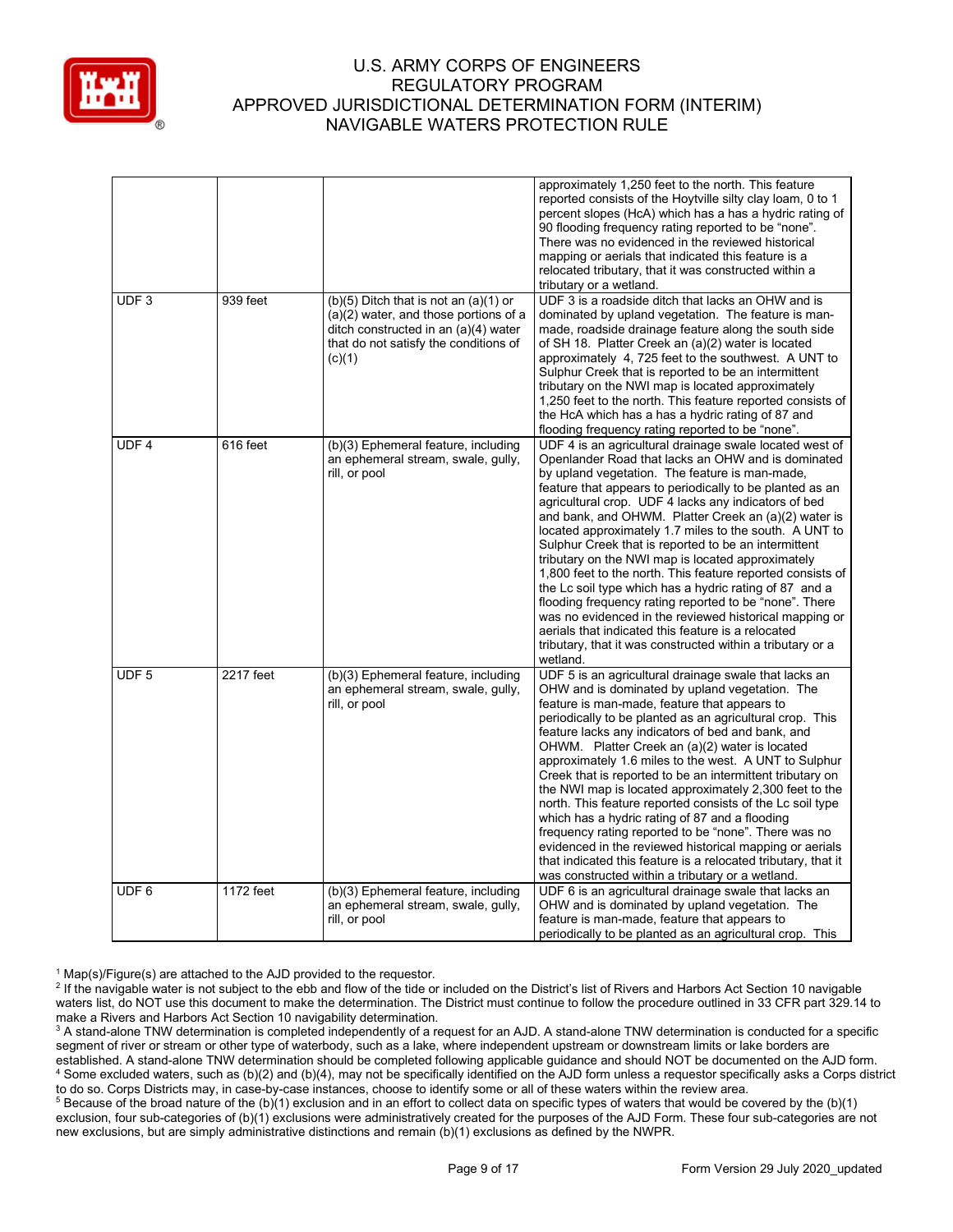

|                  |           |                                                                                                                                                                                 | feature lacks any indicators of bed and bank, and<br>OHWM. Platter Creek an (a)(2) water is located<br>approximately 1 mile to the west. A UNT to Sulphur<br>Creek located north of SR 18 that is reported to be an<br>intermittent tributary on the NWI map is located<br>approximately 2,300 feet to the north. This feature<br>reported consists of the Lc soil type which has a has a<br>hydric rating of 87 and a flooding frequency rating<br>reported to be "none". There was no evidenced in the<br>reviewed historical mapping or aerials that indicated<br>this feature is a relocated tributary, that it was<br>constructed within a tributary or a wetland.                                                                                                                                 |
|------------------|-----------|---------------------------------------------------------------------------------------------------------------------------------------------------------------------------------|---------------------------------------------------------------------------------------------------------------------------------------------------------------------------------------------------------------------------------------------------------------------------------------------------------------------------------------------------------------------------------------------------------------------------------------------------------------------------------------------------------------------------------------------------------------------------------------------------------------------------------------------------------------------------------------------------------------------------------------------------------------------------------------------------------|
| UDF <sub>7</sub> | 2349 feet | $(b)(5)$ Ditch that is not an $(a)(1)$ or<br>$(a)(2)$ water, and those portions of a<br>ditch constructed in an (a)(4) water<br>that do not satisfy the conditions of<br>(c)(1) | UDF 7 is a roadside ditch that lacks and OHW, is<br>dominated by upland vegetation. The feature is man-<br>made, roadside drainage feature along the east side of<br>Williams Center Road. Platter Creek an (a)(2) water is<br>located approximately 4,400 feet to the west. A UNT to<br>Sulphur Creek that is reported to be an intermittent<br>tributary on the NWI map is located approximately<br>1,300 feet to the north. This feature reported consists of<br>the HcA and Lc soils which have hydric ratings of 90<br>and 87, respectively and a flooding frequency rating<br>reported to be "none". There was no evidenced in the<br>reviewed historical mapping or aerials that indicated<br>this feature is a relocated tributary, that it was<br>constructed within a tributary or a wetland. |
| UDF <sub>8</sub> | 531 feet  | $(b)(5)$ Ditch that is not an $(a)(1)$ or<br>(a)(2) water, and those portions of a<br>ditch constructed in an (a)(4) water<br>that do not satisfy the conditions of<br>(c)(1)   | UDF 8 is a roadside ditch that lacks an OHW and is<br>dominated by upland vegetation. The feature is man-<br>made, roadside drainage feature along the north side of<br>Fountain Street Road. This roadside ditch drains into<br>Platter Creek to the east. This feature reported<br>consists of the Toledo silty clay loam (Tn) and the Lc<br>soils which have a a hydric rating of 90 and 87,<br>respectively and a flooding frequency rating reported to<br>be "none". There was no evidenced in the reviewed<br>historical mapping or aerials that indicated this feature<br>is a relocated tributary, that it was constructed within a<br>tributary or a wetland.                                                                                                                                  |
| UDF 9            | 867 feet  | $(b)(5)$ Ditch that is not an $(a)(1)$ or<br>(a)(2) water, and those portions of a<br>ditch constructed in an (a)(4) water<br>that do not satisfy the conditions of<br>(c)(1)   | UDF 9 is an agricultural drainage swale that lacks an<br>OHW and is dominated by upland vegetation. The<br>feature is starts near the railroad tracks and extends<br>south to Stream 2 and ephemeral ditch. Platter Creek<br>an $(a)(2)$ water is located approximately 1,100 feet to<br>the south. This feature reported consists of multiple<br>soil types have hydric rating from 5 to 87 and flooding<br>frequency ratings reported to be "none". There was no<br>evidenced in the reviewed historical mapping or aerials<br>that indicated this feature is a relocated tributary, that it<br>was constructed within a tributary or a wetland.                                                                                                                                                      |
| UDF 10           | 2210 feet | $(b)(5)$ Ditch that is not an $(a)(1)$ or<br>(a)(2) water, and those portions of a<br>ditch constructed in an (a)(4) water<br>that do not satisfy the conditions of             | UDF 10 is an agricultural drainage swale/roadside ditch<br>that lacks an OHW and is dominated by upland<br>vegetation. The feature is starts near the railroad<br>tracks and extends south to Stream 2 and Fountain                                                                                                                                                                                                                                                                                                                                                                                                                                                                                                                                                                                     |

 $1$  Map(s)/Figure(s) are attached to the AJD provided to the requestor.

<sup>2</sup> If the navigable water is not subject to the ebb and flow of the tide or included on the District's list of Rivers and Harbors Act Section 10 navigable waters list, do NOT use this document to make the determination. The District must continue to follow the procedure outlined in 33 CFR part 329.14 to make a Rivers and Harbors Act Section 10 navigability determination.

<sup>3</sup> A stand-alone TNW determination is completed independently of a request for an AJD. A stand-alone TNW determination is conducted for a specific segment of river or stream or other type of waterbody, such as a lake, where independent upstream or downstream limits or lake borders are established. A stand-alone TNW determination should be completed following applicable guidance and should NOT be documented on the AJD form. <sup>4</sup> Some excluded waters, such as (b)(2) and (b)(4), may not be specifically identified on the AJD form unless a requestor specifically asks a Corps district to do so. Corps Districts may, in case-by-case instances, choose to identify some or all of these waters within the review area.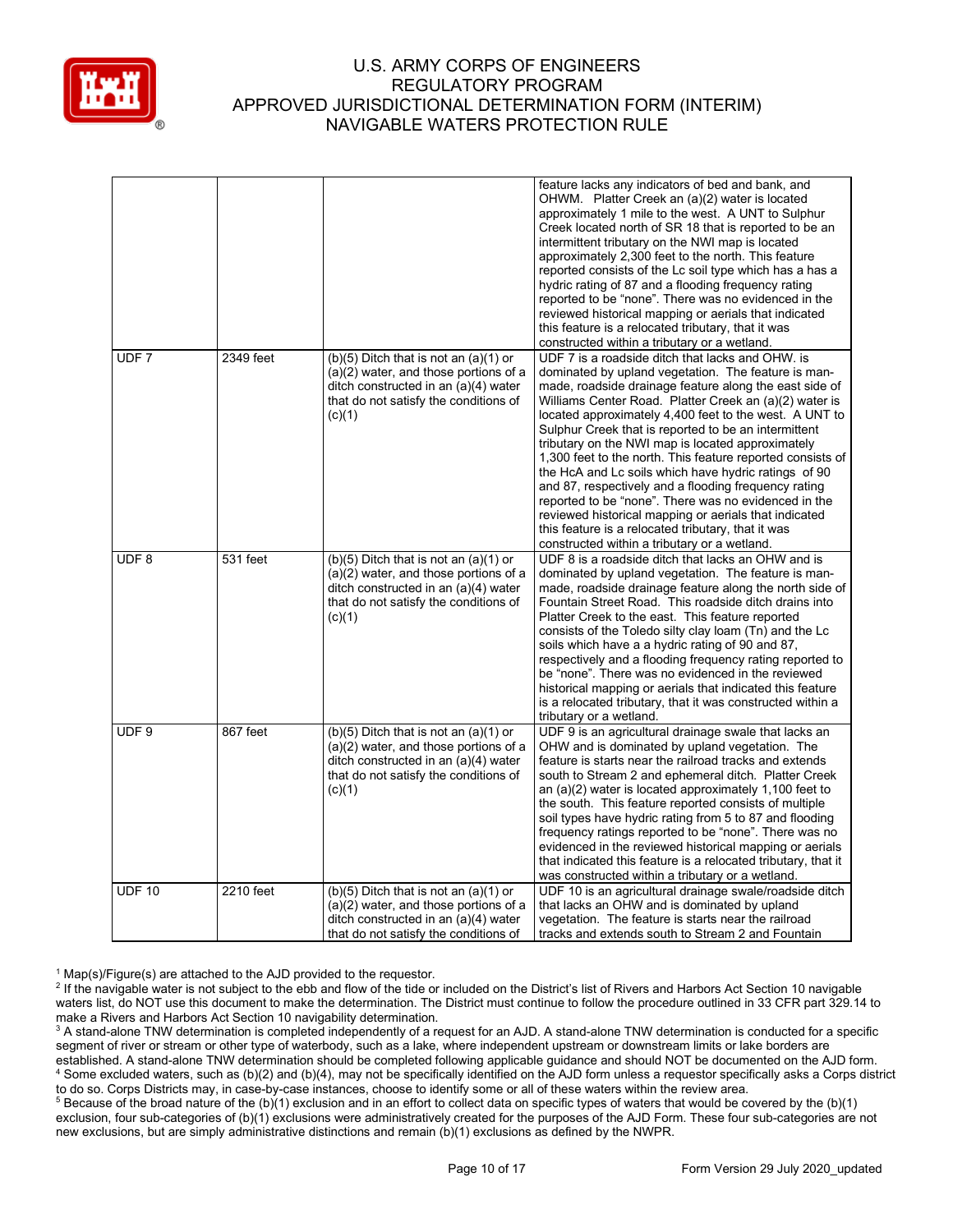

|               |            | (c)(1)                                                                        | Street Road. . Platter Creek an (a)(2) water is located                                                 |
|---------------|------------|-------------------------------------------------------------------------------|---------------------------------------------------------------------------------------------------------|
|               |            |                                                                               | approximately 2,000 feet to the south. This feature                                                     |
|               |            |                                                                               | reported consists of multiple soil types have hydric                                                    |
|               |            |                                                                               | rating from 5 to 87 and flooding frequency ratings                                                      |
|               |            |                                                                               | reported to be "none". There was no evidenced in the                                                    |
|               |            |                                                                               | reviewed historical mapping or aerials that indicated                                                   |
|               |            |                                                                               | this feature is a relocated tributary, that it was                                                      |
|               |            |                                                                               | constructed within a tributary or a wetland.                                                            |
| <b>UDF 11</b> | 1680 feet  | (b)(3) Ephemeral feature, including                                           | UDF 11 is an agricultural drainage swale that lacks an                                                  |
|               |            | an ephemeral stream, swale, gully,                                            | OHW and is dominated by upland vegetation. The                                                          |
|               |            | rill, or pool                                                                 | feature is man-made, that appears to periodically to be                                                 |
|               |            |                                                                               | planted. This feature lacks any indicators of bed and                                                   |
|               |            |                                                                               | bank, and OHWM. UDF 11 starts near the railroad                                                         |
|               |            |                                                                               | tracks and extends south to Stream 2 and Fountain                                                       |
|               |            |                                                                               | Street Road. Platter Creek an (a)(2) water is located                                                   |
|               |            |                                                                               | approximately 3,800 to the south. A UNT to Sulphur                                                      |
|               |            |                                                                               | Creek located south of the tracks is reported to be an                                                  |
|               |            |                                                                               | intermittent tributary on the NWI map is located                                                        |
|               |            |                                                                               | approximately 1,900 feet to the east. This feature                                                      |
|               |            |                                                                               | reported consists of the Lc soil type which has a hydric                                                |
|               |            |                                                                               | rating of 87 flooding frequency rating reported to be<br>"none". There was no evidenced in the reviewed |
|               |            |                                                                               | historical mapping or aerials that indicated this feature                                               |
|               |            |                                                                               | is a relocated tributary, that it was constructed within a                                              |
|               |            |                                                                               | tributary or a wetland.                                                                                 |
| <b>UDF 12</b> | $155$ feet | (b)(3) Ephemeral feature, including                                           | UDF 12 is an agricultural drainage swale that lacks an                                                  |
|               |            | an ephemeral stream, swale, gully,                                            | OHW and appears to periodically to be planted. This                                                     |
|               |            | rill, or pool                                                                 | feature lacks any indicators of bed and bank, and                                                       |
|               |            |                                                                               | OHWM. Several broken plastic and metal field tiles                                                      |
|               |            |                                                                               | were observed in the areas of this feature. Platter                                                     |
|               |            |                                                                               | Creek an (a)(2) water is located approximately 3,600 to                                                 |
|               |            |                                                                               | the south. This feature reported consists of the Lc soil                                                |
|               |            |                                                                               | type which has a hydric rating of 87 and flooding                                                       |
|               |            |                                                                               | frequency rating reported to be "none". There was no                                                    |
|               |            |                                                                               | evidenced in the reviewed historical mapping or aerials                                                 |
|               |            |                                                                               | that indicated this feature is a relocated tributary, that it                                           |
|               |            |                                                                               | was constructed within a tributary or a wetland.                                                        |
| <b>UDF 13</b> | 142 feet   | $(b)(5)$ Ditch that is not an $(a)(1)$ or                                     | UDF 13 is an agricultural drainage swale/roadside ditch                                                 |
|               |            | $(a)(2)$ water, and those portions of a                                       | that lacks an OHW and is dominated by upland<br>vegetation. The feature is north of Fountain Street     |
|               |            | ditch constructed in an (a)(4) water<br>that do not satisfy the conditions of | Road and starts at an existing driveway and extends                                                     |
|               |            | (c)(1)                                                                        | west. Platter Creek an (a)(2) water is located                                                          |
|               |            |                                                                               | approximately 2,000 to the south. This feature reported                                                 |
|               |            |                                                                               | consists of the Haskins loam, 0 to 3 percent slopes                                                     |
|               |            |                                                                               | (HnA) which has a has a hydric rating of 4 and a                                                        |
|               |            |                                                                               | flooding frequency rating reported to be "none". There                                                  |
|               |            |                                                                               | was no evidenced in the reviewed historical mapping or                                                  |
|               |            |                                                                               | aerials that indicated this feature is a relocated                                                      |
|               |            |                                                                               | tributary, that it was constructed within a tributary or a                                              |
|               |            |                                                                               | wetland.                                                                                                |
| <b>UDF 14</b> | 71 feet    | $(b)(5)$ Ditch that is not an $(a)(1)$ or                                     | UDF 14 is an agricultural drainage swale/roadside ditch                                                 |
|               |            | $(a)(2)$ water, and those portions of a                                       | that lacks an OHW and is dominated by upland                                                            |
|               |            | ditch constructed in an $(a)(4)$ water                                        | vegetation. The feature is north of Fountain Street                                                     |

 $1$  Map(s)/Figure(s) are attached to the AJD provided to the requestor.

<sup>2</sup> If the navigable water is not subject to the ebb and flow of the tide or included on the District's list of Rivers and Harbors Act Section 10 navigable waters list, do NOT use this document to make the determination. The District must continue to follow the procedure outlined in 33 CFR part 329.14 to make a Rivers and Harbors Act Section 10 navigability determination.

<sup>3</sup> A stand-alone TNW determination is completed independently of a request for an AJD. A stand-alone TNW determination is conducted for a specific segment of river or stream or other type of waterbody, such as a lake, where independent upstream or downstream limits or lake borders are established. A stand-alone TNW determination should be completed following applicable guidance and should NOT be documented on the AJD form. <sup>4</sup> Some excluded waters, such as (b)(2) and (b)(4), may not be specifically identified on the AJD form unless a requestor specifically asks a Corps district to do so. Corps Districts may, in case-by-case instances, choose to identify some or all of these waters within the review area.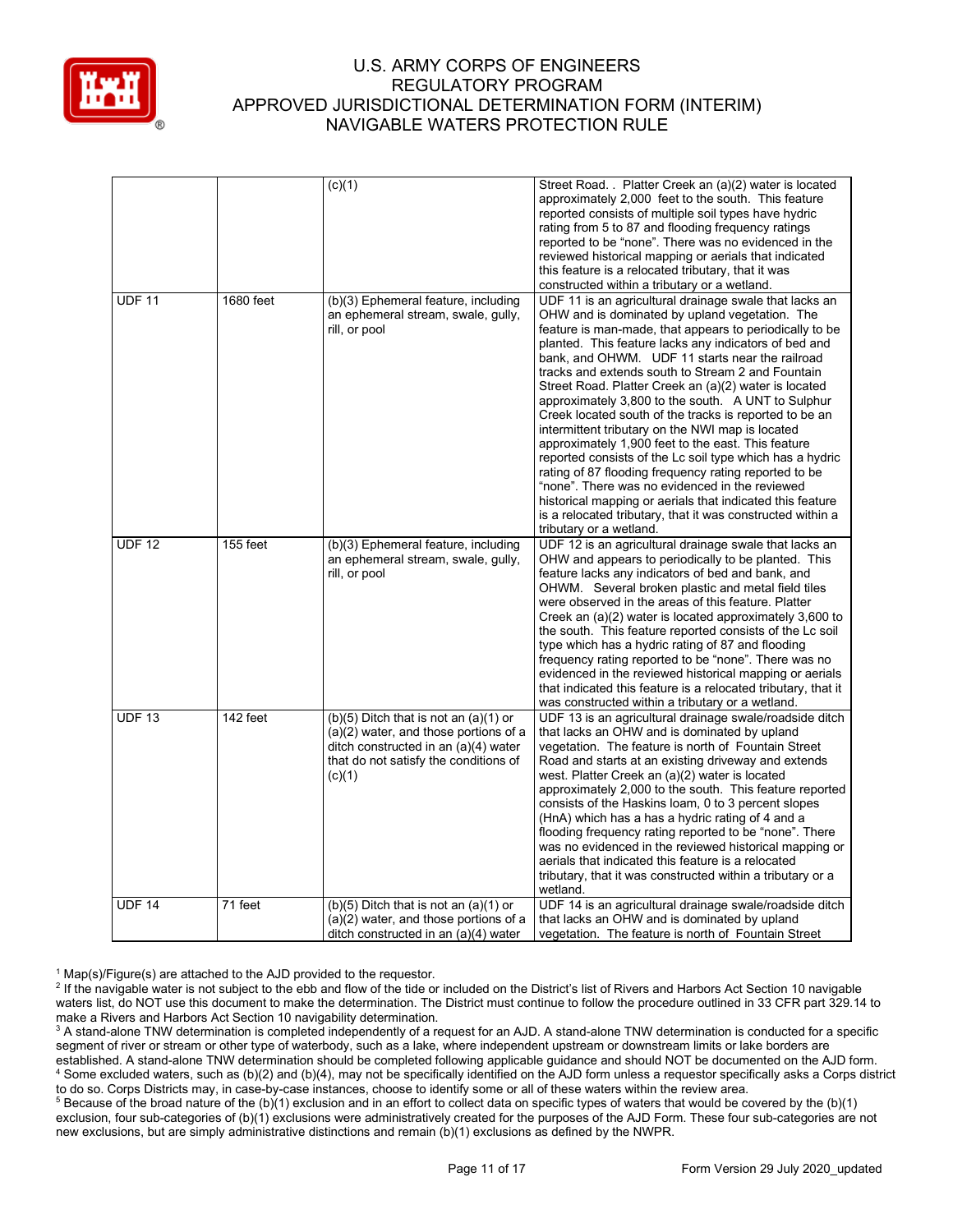

|               |          | that do not satisfy the conditions of<br>(c)(1)                                                                                                                                 | Road and starts at an existing driveway to an electric<br>substation and extends west to Williams Center Cecil<br>Road. Platter Creek an (a)(2) water is located<br>approximately 2,000 to the south. This feature reported<br>consists of the Lc soil type which has a flooding<br>frequency rating reported to be "none". There was no<br>evidenced in the reviewed historical mapping or aerials<br>that indicated this feature is a relocated tributary, that it<br>was constructed within a tributary or a wetland.                                                                                                                                     |
|---------------|----------|---------------------------------------------------------------------------------------------------------------------------------------------------------------------------------|--------------------------------------------------------------------------------------------------------------------------------------------------------------------------------------------------------------------------------------------------------------------------------------------------------------------------------------------------------------------------------------------------------------------------------------------------------------------------------------------------------------------------------------------------------------------------------------------------------------------------------------------------------------|
| <b>UDF 15</b> | 42 feet  | $(b)(5)$ Ditch that is not an $(a)(1)$ or<br>$(a)(2)$ water, and those portions of a<br>ditch constructed in an (a)(4) water<br>that do not satisfy the conditions of<br>(c)(1) | UDF 15 is an /roadside drainage swale/ditch that lacks<br>an OHW and is dominated by upland vegetation. The<br>feature is north of Fountain Street Road and extends to<br>Stream 2 an ephemeral ditch. Platter Creek an (a)(2)<br>water is located approximately 1,100 to the south. This<br>feature reported consists of the Lc soil type which has a<br>flooding frequency rating reported to be "none". There<br>was no evidenced in the reviewed historical mapping or<br>aerials that indicated this feature is a relocated<br>tributary, that it was constructed within a tributary or a<br>wetland.                                                   |
| <b>UDF 16</b> | 255 feet | $(b)(5)$ Ditch that is not an $(a)(1)$ or<br>(a)(2) water, and those portions of a<br>ditch constructed in an (a)(4) water<br>that do not satisfy the conditions of<br>(c)(1)   | UDF 16 is an agricultural drainage swale/roadside ditch<br>that lacks an OHW and is dominated by upland<br>vegetation. The feature is east of Williams Center Cecil<br>Road. Platter Creek an (a)(2) water is located<br>approximately 1,500 to the south. This feature<br>reported consists multiple soil types which have hydric<br>ratings from 10 to 87 and flooding frequency ratings<br>reported to be "none". There was no evidenced in the<br>reviewed historical mapping or aerials that indicated<br>this feature is a relocated tributary, that it was<br>constructed within a tributary or a wetland.                                            |
| <b>UDF 17</b> | 253 feet | $(b)(5)$ Ditch that is not an $(a)(1)$ or<br>$(a)(2)$ water, and those portions of a<br>ditch constructed in an (a)(4) water<br>that do not satisfy the conditions of<br>(c)(1) | UDF 17 is an agricultural drainage swale/roadside ditch<br>that lacks an OHW and is dominated by upland<br>vegetation. The feature is east of Williams Center Cecil<br>Road. Platter Creek an (a)(2) water is located<br>approximately 960 to the south. This feature reported<br>consists of the Fulton silty clay loam, 0 to 3 percent<br>slopes (FtA) soil type which has a hydric rating or 10<br>and a flooding frequency rating reported to be "none".<br>There was no evidenced in the reviewed historical<br>mapping or aerials that indicated this feature is a<br>relocated tributary, that it was constructed within a<br>tributary or a wetland. |
| <b>UDF 18</b> | 30 feet  | $(b)(5)$ Ditch that is not an $(a)(1)$ or<br>$(a)(2)$ water, and those portions of a<br>ditch constructed in an (a)(4) water<br>that do not satisfy the conditions of<br>(c)(1) | UDF 18 is an agricultural drainage swale/roadside ditch<br>that lacks an OHW and is dominated by upland<br>vegetation. That extends to Stream 3. Platter Creek an<br>$(a)(2)$ water is located approximately 2,200 to the<br>south. This feature reported consists of the Lc soil<br>type which has a flooding frequency rating reported to<br>be "none". There was no evidenced in the reviewed<br>historical mapping or aerials that indicated this feature<br>is a relocated tributary, that it was constructed within a<br>tributary or a wetland.                                                                                                       |

 $1$  Map(s)/Figure(s) are attached to the AJD provided to the requestor.

<sup>2</sup> If the navigable water is not subject to the ebb and flow of the tide or included on the District's list of Rivers and Harbors Act Section 10 navigable waters list, do NOT use this document to make the determination. The District must continue to follow the procedure outlined in 33 CFR part 329.14 to make a Rivers and Harbors Act Section 10 navigability determination.

<sup>3</sup> A stand-alone TNW determination is completed independently of a request for an AJD. A stand-alone TNW determination is conducted for a specific segment of river or stream or other type of waterbody, such as a lake, where independent upstream or downstream limits or lake borders are established. A stand-alone TNW determination should be completed following applicable guidance and should NOT be documented on the AJD form. <sup>4</sup> Some excluded waters, such as (b)(2) and (b)(4), may not be specifically identified on the AJD form unless a requestor specifically asks a Corps district to do so. Corps Districts may, in case-by-case instances, choose to identify some or all of these waters within the review area.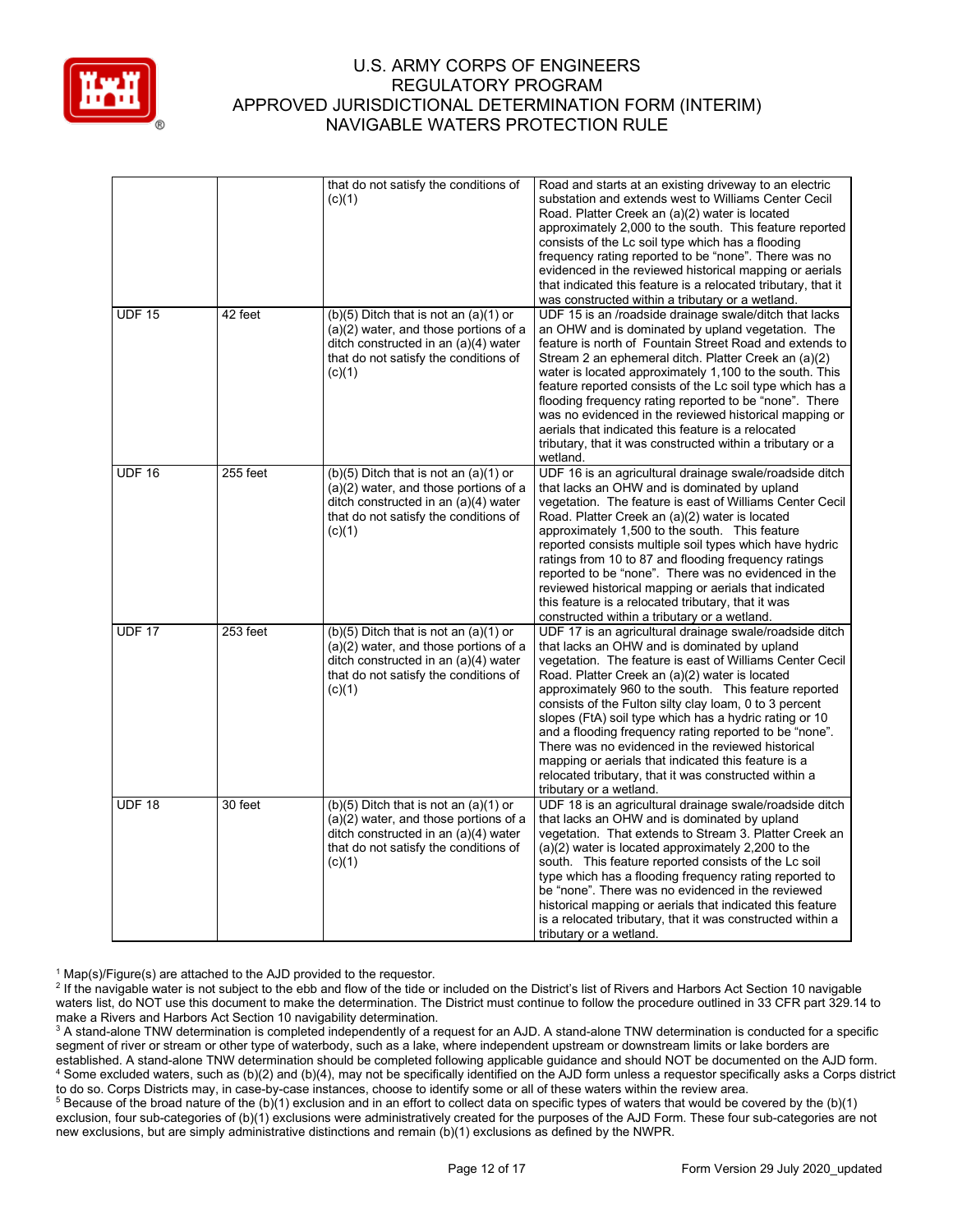

| <b>UDF 19</b> | 1619 feet | (b)(3) Ephemeral feature, including<br>an ephemeral stream, swale, gully,<br>rill, or pool | UDF 19 is an agricultural drainage swale that lacks an<br>OHW and is dominated by upland vegetation. The<br>feature is man-made, that appears to periodically to be<br>planted as an agricultural crop. This feature lacks any<br>indicators of bed and bank, and OHWM. This feature<br>is within 1,000 feet of Platter Creek an (a)(2) water.<br>This feature reported consists of the Lc soil type which<br>has a flooding frequency rating reported to be "none".<br>There was no evidenced in the reviewed historical<br>mapping or aerials that indicated this feature is a<br>relocated tributary, that it was constructed within a<br>tributary or a wetland.                                                                                                                                                                      |
|---------------|-----------|--------------------------------------------------------------------------------------------|-------------------------------------------------------------------------------------------------------------------------------------------------------------------------------------------------------------------------------------------------------------------------------------------------------------------------------------------------------------------------------------------------------------------------------------------------------------------------------------------------------------------------------------------------------------------------------------------------------------------------------------------------------------------------------------------------------------------------------------------------------------------------------------------------------------------------------------------|
| <b>UDF 20</b> | 397 feet  | (b)(3) Ephemeral feature, including<br>an ephemeral stream, swale, gully,<br>rill, or pool | UDF 20 is an agricultural drainage swale that lacks an<br>OHW and is dominated by upland vegetation. The<br>feature is man-made, that appears to periodically to be<br>planted as an agricultural crop. T This feature lacks any<br>indicators of bed and bank, and OHWM. his feature<br>lacks any indicators of bed and bank, and OHWM helps<br>to support that flow is infrequent and no more than<br>ephemeral. This feature is within 1,000 feet of Platter<br>Creek an (a)(2) water. This feature reported consists of<br>the Lc soil type which has a hydric rating of 87 and a<br>flooding frequency rating reported to be "none". There<br>was no evidenced in the reviewed historical mapping or<br>aerials that indicated this feature is a relocated<br>tributary, that it was constructed within a tributary or a<br>wetland. |
| <b>UDF 21</b> | 546 feet  | (b)(3) Ephemeral feature, including<br>an ephemeral stream, swale, gully,<br>rill, or pool | UDF 21 is an agricultural drainage swale that lacks an<br>OHW and is dominated by upland vegetation. The<br>feature is man-made, that appears to periodically to be<br>planted as an agricultural crop. This feature lacks any<br>indicators of bed and bank, and OHWM. This feature<br>is within 1,000 feet of Platter Creek an (a)(2) water.<br>This feature reported consists of the Lc soil type which<br>has a flooding frequency rating reported to be "none".<br>There was no evidenced in the reviewed historical<br>mapping or aerials that indicated this feature is a<br>relocated tributary, that it was constructed within a<br>tributary or a wetland.                                                                                                                                                                      |
| <b>UDF 22</b> | 345 feet  | (b)(3) Ephemeral feature, including<br>an ephemeral stream, swale, gully,<br>rill, or pool | UDF 22 is an agricultural drainage swale that lacks an<br>OHW and is dominated by upland vegetation. The<br>feature is man-made, that appears to periodically to be<br>planted as an agricultural crop. This feature lacks any<br>indicators of bed and bank, and OHWM. This feature<br>is within 1,000 feet of Platter Creek an (a)(2) water.<br>This feature reported consist of the Lc soil type which<br>has a flooding frequency rating reported to be "none".<br>This feature reported consists of the Lc soil type which<br>has a flooding frequency rating reported to be "none".<br>There was no evidenced in the reviewed historical<br>mapping or aerials that indicated this feature is a<br>relocated tributary, that it was constructed within a<br>tributary or a wetland.                                                 |

 $1$  Map(s)/Figure(s) are attached to the AJD provided to the requestor.

<sup>2</sup> If the navigable water is not subject to the ebb and flow of the tide or included on the District's list of Rivers and Harbors Act Section 10 navigable waters list, do NOT use this document to make the determination. The District must continue to follow the procedure outlined in 33 CFR part 329.14 to make a Rivers and Harbors Act Section 10 navigability determination.

<sup>3</sup> A stand-alone TNW determination is completed independently of a request for an AJD. A stand-alone TNW determination is conducted for a specific segment of river or stream or other type of waterbody, such as a lake, where independent upstream or downstream limits or lake borders are established. A stand-alone TNW determination should be completed following applicable guidance and should NOT be documented on the AJD form. <sup>4</sup> Some excluded waters, such as (b)(2) and (b)(4), may not be specifically identified on the AJD form unless a requestor specifically asks a Corps district to do so. Corps Districts may, in case-by-case instances, choose to identify some or all of these waters within the review area.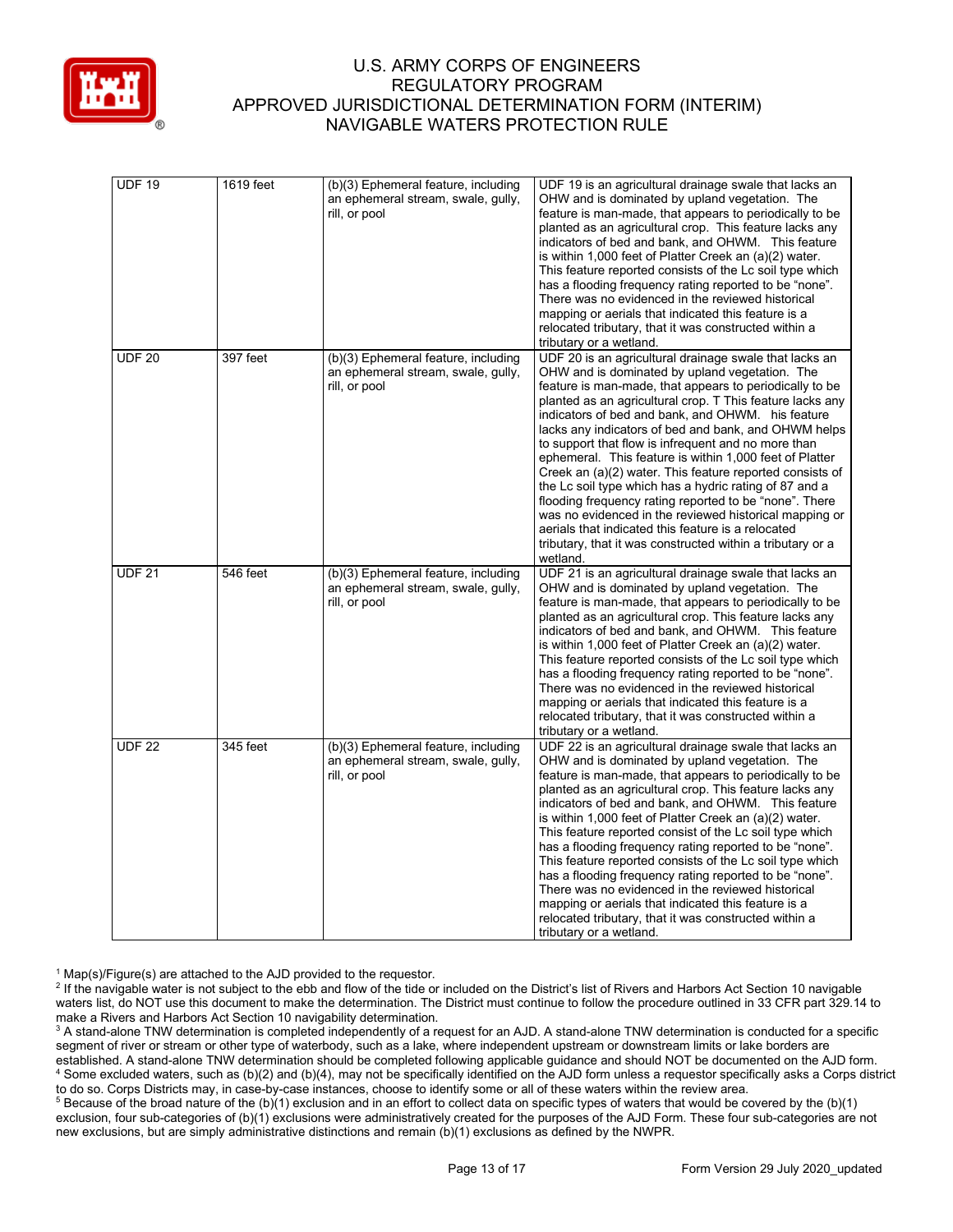

| <b>UDF 23</b> | 90 feet  | (b)(3) Ephemeral feature, including<br>an ephemeral stream, swale, gully,<br>rill, or pool | UDF 23 is an agricultural drainage swale that lacks an<br>OHW and is dominated by upland vegetation. The<br>feature is man-made, that appears to periodically to be<br>planted as an agricultural crop. This feature lacks any<br>indicators of bed and bank, and OHWM. This feature<br>is within 1,000 feet of Platter Creek an (a)(2) water.<br>This feature reported consists of the Lc soil type which<br>has a flooding frequency rating reported to be "none".<br>There was no evidenced in the reviewed historical<br>mapping or aerials that indicated this feature is a<br>relocated tributary, that it was constructed within a<br>tributary or a wetland. |
|---------------|----------|--------------------------------------------------------------------------------------------|----------------------------------------------------------------------------------------------------------------------------------------------------------------------------------------------------------------------------------------------------------------------------------------------------------------------------------------------------------------------------------------------------------------------------------------------------------------------------------------------------------------------------------------------------------------------------------------------------------------------------------------------------------------------|
| <b>UDF 24</b> | 209 feet | (b)(3) Ephemeral feature, including<br>an ephemeral stream, swale, gully,<br>rill, or pool | UDF 24 is an agricultural drainage swale that lacks an<br>OHW and is dominated by upland vegetation. The<br>feature is man-made, that appears to periodically to be<br>planted as an agricultural crop. This feature lacks any<br>indicators of bed and bank, and OHWM. This feature<br>is within 1,000 feet of Platter Creek an (a)(2) water.<br>This feature reported consists of the Lc soil type which<br>has a flooding frequency rating reported to be "none".<br>There was no evidenced in the reviewed historical<br>mapping or aerials that indicated this feature is a<br>relocated tributary, that it was constructed within a<br>tributary or a wetland. |
| <b>UDF 25</b> | 835 feet | (b)(3) Ephemeral feature, including<br>an ephemeral stream, swale, gully,<br>rill, or pool | UDF 25 is an agricultural drainage swale that lacks an<br>OHW and is dominated by upland vegetation. The<br>feature is man-made, that appears to periodically to be<br>planted as an agricultural crop. This feature lacks any<br>indicators of bed and bank, and OHWM. This feature<br>is within 1,000 feet of Platter Creek an (a)(2) water.<br>This feature reported consists of the Lc soil type which<br>has a flooding frequency rating reported to be "none".<br>There was no evidenced in the reviewed historical<br>mapping or aerials that indicated this feature is a<br>relocated tributary, that it was constructed within a<br>tributary or a wetland. |
| <b>UDF 26</b> | 40 feet  | (b)(3) Ephemeral feature, including<br>an ephemeral stream, swale, gully,<br>rill, or pool | UDF 26 is an agricultural drainage swale that lacks an<br>OHW and is dominated by upland vegetation. The<br>feature is man-made, that appears to periodically to be<br>planted as an agricultural crop. This feature lacks any<br>indicators of bed and bank, and OHWM. This feature<br>is within 1,000 feet of Platter Creek an (a)(2) water.<br>This feature reported consists of the Lc soil type which<br>has a flooding frequency rating reported to be "none".<br>There was no evidenced in the reviewed historical<br>mapping or aerials that indicated this feature is a<br>relocated tributary, that it was constructed within a<br>tributary or a wetland. |
| <b>UDF 27</b> | 157 feet | (b)(3) Ephemeral feature, including<br>an ephemeral stream, swale, gully,<br>rill, or pool | UDF 27 is an agricultural drainage swale that lacks an<br>OHW and is dominated by upland vegetation. The<br>feature is man-made, that appears to periodically to be<br>planted as an agricultural crop. This feature lacks any<br>indicators of bed and bank, and OHWM. This feature                                                                                                                                                                                                                                                                                                                                                                                 |

 $1$  Map(s)/Figure(s) are attached to the AJD provided to the requestor.

<sup>&</sup>lt;sup>2</sup> If the navigable water is not subject to the ebb and flow of the tide or included on the District's list of Rivers and Harbors Act Section 10 navigable waters list, do NOT use this document to make the determination. The District must continue to follow the procedure outlined in 33 CFR part 329.14 to make a Rivers and Harbors Act Section 10 navigability determination.

<sup>&</sup>lt;sup>3</sup> A stand-alone TNW determination is completed independently of a request for an AJD. A stand-alone TNW determination is conducted for a specific segment of river or stream or other type of waterbody, such as a lake, where independent upstream or downstream limits or lake borders are established. A stand-alone TNW determination should be completed following applicable guidance and should NOT be documented on the AJD form. <sup>4</sup> Some excluded waters, such as (b)(2) and (b)(4), may not be specifically identified on the AJD form unless a requestor specifically asks a Corps district to do so. Corps Districts may, in case-by-case instances, choose to identify some or all of these waters within the review area.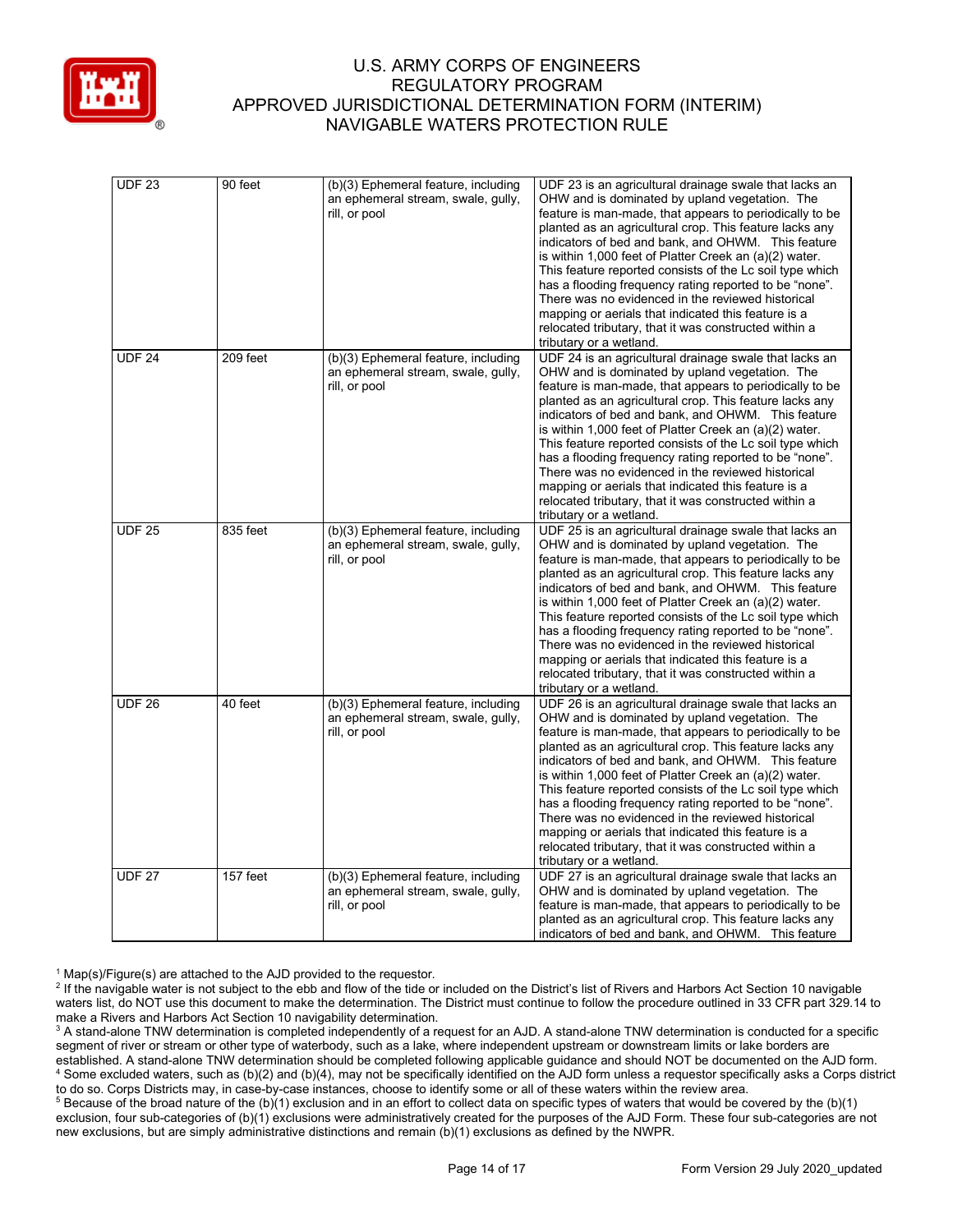

| is within 1,000 feet of Platter Creek an (a)(2) water.   |
|----------------------------------------------------------|
| This feature reported consists of the Lc soil type which |
| has a flooding frequency rating reported to be "none".   |
| There was no evidenced in the reviewed historical        |
| mapping or aerials that indicated this feature is a      |
| relocated tributary, that it was constructed within a    |
| tributary or a wetland.                                  |

# **III. SUPPORTING INFORMATION**

- **A. Select/enter all resources** that were used to aid in this determination and attach data/maps to this document and/or references/citations in the administrative record, as appropriate.
	- **X** Information submitted by, or on behalf of, the applicant/consultant: *Mark Center Solar Project, Defiance County, Ohio Wetland and Waterbody Delineation Report November 19, 2020 and Updated June 23, 2021* This information *(is)* sufficient for purposes of this AJD.

Rationale: *N/A or describe rationale for insufficiency (including partial insufficiency).* **\_\_\_** Data sheets prepared by the Corps: *Title(s) and/or date(s).*

- **X** Photographs: *(aerial and other) Connect Explorer: 2014 NOV 14, 2020 NOV 20, and 2021 MAR 15; Google Earth: 2004 JUN 3, 2005 JUN 20, 2006 FEB 28, 2006 JUN 16, 2009 DEC 31, 2009 JUN 4, 2011 OCT 27, 2013 JUN 2 and 2015 OCT 27; and Historic Aerials.com: 1959, 1983, 1995 and 2004 and Site Photos 2020 AUG 31 and SEP 1 to 3*
- **X** Corps Site visit(s) conducted on: *Date(s).*
- **\_\_\_** Previous Jurisdictional Determinations (AJDs or PJDs): *ORM Number(s) and date(s).*
- **X** Antecedent Precipitation Tool: *provide detailed discussion in Section III.B.*
- **X** USDA NRCS Soil Survey: *Web Soil Survey 26 MAY and 9 JUL 2021*
- **X** USFWS NWI maps: *USFWS Wetland Mapper 26 MAY and 9 JUL 2021*
- **X** USGS topographic maps: *1914 and 1943 Bryan Ohio 1:62,500, 1960 and 2019 Sherwood, Ohio 1:24,000, 1961, 2010 and 2019 Mark Center, Ohio 1:24,000*

| Data Source (select)       | Name and/or date and other relevant information |
|----------------------------|-------------------------------------------------|
| <b>USGS Sources</b>        | N/A.                                            |
| <b>USDA Sources</b>        | $N/A$ .                                         |
| <b>NOAA Sources</b>        | $N/A$ .                                         |
| <b>USACE Sources</b>       | $N/A$ .                                         |
| State/Local/Tribal Sources | $N/A$ .                                         |
| <b>Other Sources</b>       | $N/A$ .                                         |

#### **Other data sources used to aid in this determination:**

B. **Typical year assessment(s):** The APT evaluates normal precipitation conditions based on the three 30-day periods preceding the observation date. For each period, a weighted condition value is assigned by determining whether the 30-day precipitation total falls within, above, or below the 70th and 30th percentiles for totals from the same date range over the preceding 30 years. The APT then

 $1$  Map(s)/Figure(s) are attached to the AJD provided to the requestor.

<sup>&</sup>lt;sup>2</sup> If the navigable water is not subject to the ebb and flow of the tide or included on the District's list of Rivers and Harbors Act Section 10 navigable waters list, do NOT use this document to make the determination. The District must continue to follow the procedure outlined in 33 CFR part 329.14 to make a Rivers and Harbors Act Section 10 navigability determination.

<sup>&</sup>lt;sup>3</sup> A stand-alone TNW determination is completed independently of a request for an AJD. A stand-alone TNW determination is conducted for a specific segment of river or stream or other type of waterbody, such as a lake, where independent upstream or downstream limits or lake borders are established. A stand-alone TNW determination should be completed following applicable guidance and should NOT be documented on the AJD form. <sup>4</sup> Some excluded waters, such as (b)(2) and (b)(4), may not be specifically identified on the AJD form unless a requestor specifically asks a Corps district to do so. Corps Districts may, in case-by-case instances, choose to identify some or all of these waters within the review area.

 $5$  Because of the broad nature of the (b)(1) exclusion and in an effort to collect data on specific types of waters that would be covered by the (b)(1) exclusion, four sub-categories of (b)(1) exclusions were administratively created for the purposes of the AJD Form. These four sub-categories are not new exclusions, but are simply administrative distinctions and remain (b)(1) exclusions as defined by the NWPR.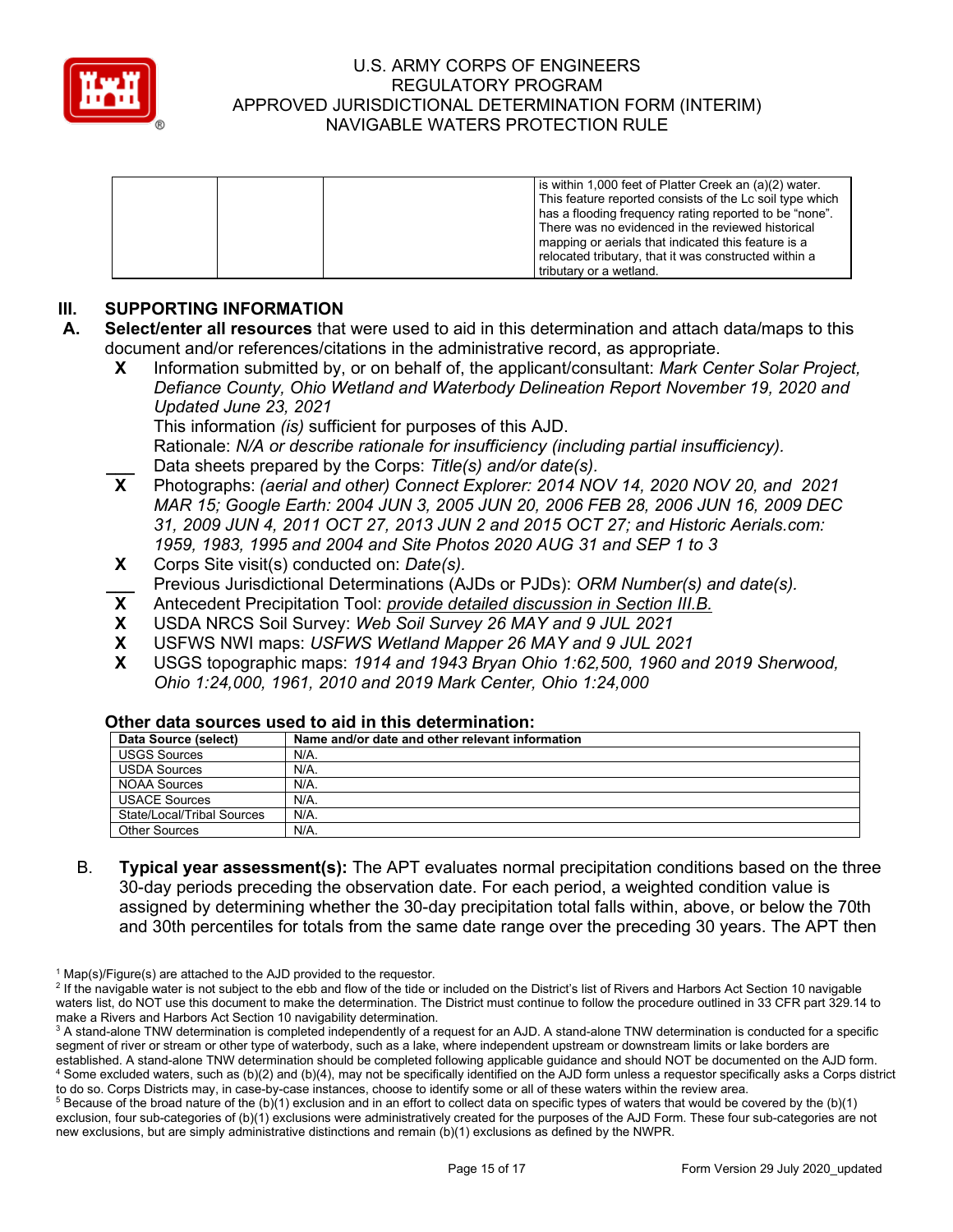

makes a determination of "normal," "wetter than normal," or "drier than normal" based on the condition value sum. The APT also displays results generated via the Palmer Drought Severity Index (PDSI) and the University of Delaware WebWIMP.

#### Inputs/Data Sources

Weather Stations: Cecil 0.3 N, Defiance MEM AP, Defiance, Hicksville and Paulding.

| Latitude | Longitude   | Date       | <b>PDSI Value</b> | <b>PDSI Class</b>    | Season        | <b>ARC Score</b> | Antecedent<br>Precip<br>Condition |
|----------|-------------|------------|-------------------|----------------------|---------------|------------------|-----------------------------------|
| 41.28499 | $-84.61112$ | 5/27/2021  | $-2.25$           | Moderate<br>drought  | Wet<br>Season | 10               | Normal<br>Conditions              |
| 41.28499 | $-84.61112$ | 3/15/2021  | $-2.44$           | Moderate<br>drought  | Wet<br>Season | 11               | Normal<br>Conditions              |
| 41.28499 | $-84.61112$ | 11/20/2020 | $-1.51$           | Mild<br>drought      | Wet<br>Season | 14               | Normal<br>Conditions              |
| 41.28499 | $-84.61112$ | 9/3/2020   | $-2.03$           | Moderate<br>drought  | Dry Season    | 11               | Normal<br>Conditions              |
| 41.28499 | $-84.61112$ | 10/27/2015 | $-0.4$            | Normal               | Wet<br>Season | 9                | Drier than<br>Normal              |
| 41.28499 | $-84.61112$ | 11/14/2014 | 1.47              | Mild<br>wetness      | Wet<br>Season | 11               | Normal<br>Conditions              |
| 41.28499 | $-84.61112$ | 6/2/2013   | 0.38              | Normal               | Dry Season    | 14               | Normal<br>Conditions              |
| 41.28499 | $-84.61112$ | 10/27/2011 | 3.56              | Severe<br>wetness    | Wet<br>Season | 18               | Wetter<br>than<br>Normal          |
| 41.28499 | $-84.61112$ | 12/31/2009 | $-0.43$           | Normal               | Wet<br>Season | 14               | Normal<br>Conditions              |
| 41.28499 | $-84.61112$ | 6/4/2009   | $-0.32$           | Normal               | Dry Season    | 13               | Normal<br>Conditions              |
| 41.28499 | $-84.61112$ | 6/16/2006  | 0.74              | Incipient<br>wetness | Dry Season    | 11               | Normal<br>Conditions              |
| 41.28499 | $-84.61112$ | 2/28/2006  | $-0.76$           | Incipient<br>drought | Wet<br>Season | 15               | Wetter<br>than<br>Normal          |

 $1$  Map(s)/Figure(s) are attached to the AJD provided to the requestor.

<sup>2</sup> If the navigable water is not subject to the ebb and flow of the tide or included on the District's list of Rivers and Harbors Act Section 10 navigable waters list, do NOT use this document to make the determination. The District must continue to follow the procedure outlined in 33 CFR part 329.14 to make a Rivers and Harbors Act Section 10 navigability determination.

<sup>3</sup> A stand-alone TNW determination is completed independently of a request for an AJD. A stand-alone TNW determination is conducted for a specific segment of river or stream or other type of waterbody, such as a lake, where independent upstream or downstream limits or lake borders are established. A stand-alone TNW determination should be completed following applicable guidance and should NOT be documented on the AJD form. <sup>4</sup> Some excluded waters, such as (b)(2) and (b)(4), may not be specifically identified on the AJD form unless a requestor specifically asks a Corps district to do so. Corps Districts may, in case-by-case instances, choose to identify some or all of these waters within the review area.